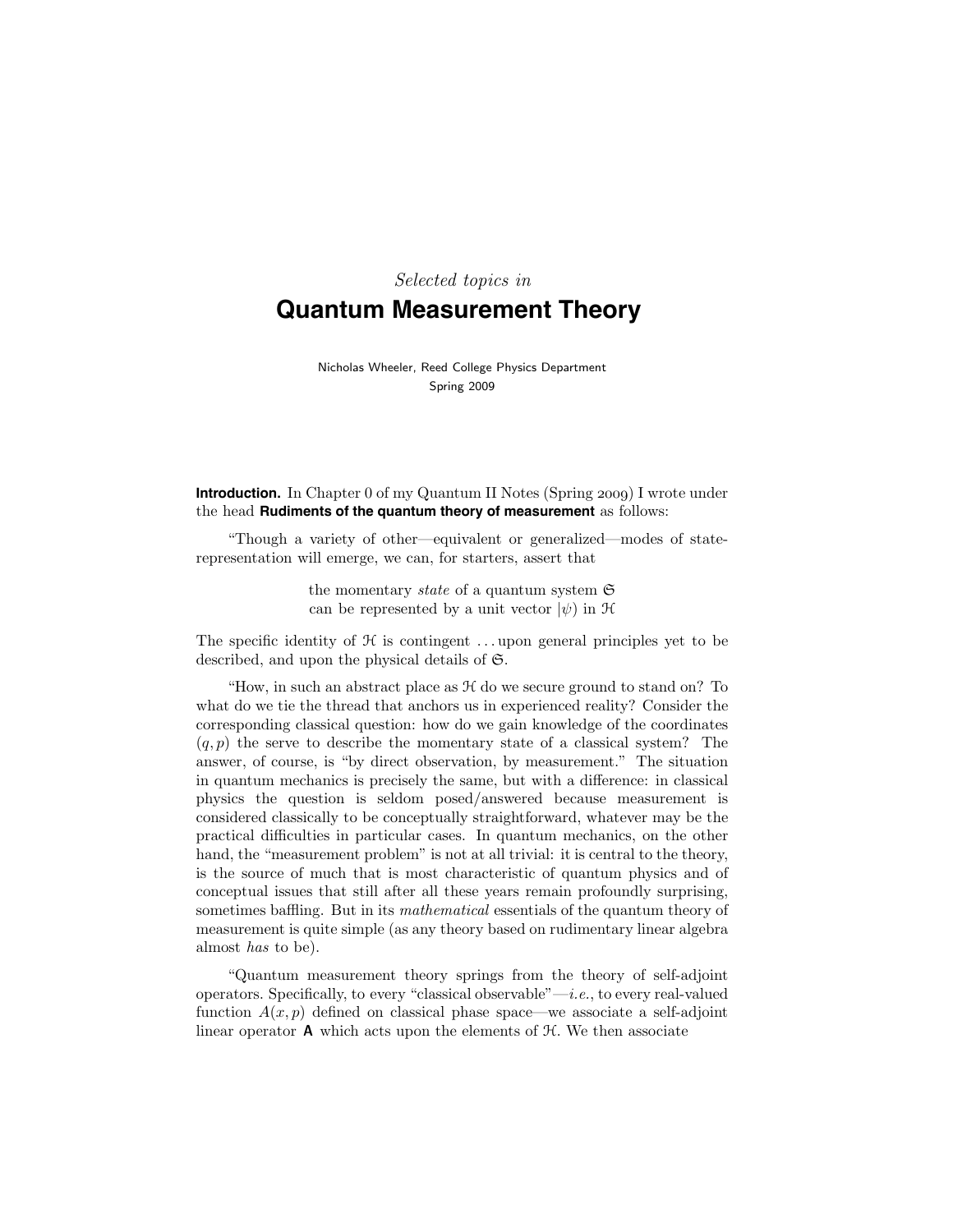### **2 Quantum measurement theory**

- the possible meter-readings which can result from A-measurement with the (necessarily real) *eigenvalues* of  $\mathbf{A}$ ;
- the possible quantum states immediately subsequent to such a measurement with the *eigenvectors* of **A**.

"Each observable contrives spectrally to erect its own individual 'orthogonal scaffold  $\{|a\rangle\}$  in the space of states.' How that abstract construction becomes tied to the physical scaffold (inertial frame with attendant calebrated hardware) that we have constructed in the laboratory hinges upon our answer to this fundamental question:

By what specific **rule of correspondence** is the association

$$
A(x,p) \longleftrightarrow \mathbf{A}
$$

to be established?

This is a question to which we will return. But for the moment. . .

"Look more closely to the idealized measurement process to which I have alluded. System  $\mathfrak{S}$ , in unknown quantum state  $|\psi\rangle$ , is presented to (meaning 'brought into interaction with') the measurement device represented by the operator A (I will call such a device an 'A-meter'). After the interaction is complete

- the device is in the state a reported by its read-out mechanism, and this is interpreted to mean that
- the system  $\mathfrak{S}$  is in—has by the meter been placed in—state  $|a\rangle$ .

"Quantum mechanically fundamental is the fact that repetitions yield statistically scattered results: we obtain

$$
|\psi\rangle \longrightarrow \left\{ \begin{aligned} |a_1| & \text{with probability } P_1 = |(a_1|\psi)|^2\\ |a_2| & \text{with probability } P_2 = |(a_2|\psi)|^2\\ &\vdots\\ |a_n| & \text{with probability } P_n = |(a_n|\psi)|^2\\ &\vdots \end{aligned} \right.\tag{1.0}
$$

Quantum measurement is by this scheme a 'state-preparation process,' and measurement devices are, in effect, sieves: the input state  $|\psi\rangle$  can, as we have seen, be resolved

$$
|\psi) = \sum_i |a_i\rangle (a_i|\psi)
$$

and the device acts (probabilistically—there's the rub!) to

- to pass one of the eigen-components, and
- to annihilate all others.

We assert that a measurement has actually taken place on these grounds: if the output  $|a_n\rangle$  of a measurement which registered  $a_n$  is immediately re-presented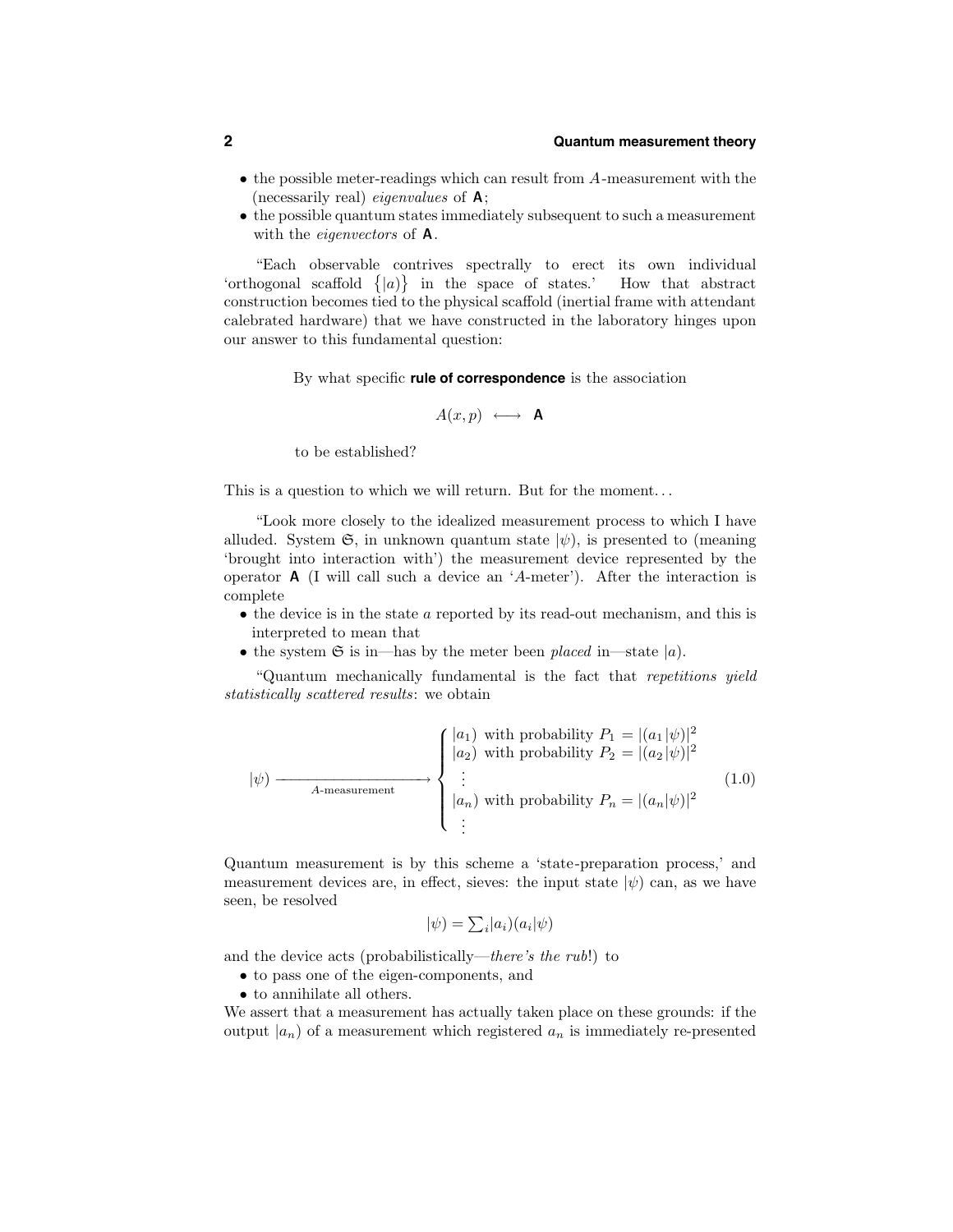#### **Introduction 3**

to an A-meter we have (in automatic consequence of the scheme just described)

$$
|a_n\rangle \longrightarrow \begin{cases} |a_1\rangle \text{ with probability } P_1 = |(a_1|a_n)|^2 = 0\\ |a_2\rangle \text{ with probability } P_2 = |(a_2|a_n)|^2 = 0\\ \vdots\\ |a_n\rangle \text{ with probability } P_n = |(a_n|a_n)|^2 = 1\\ \vdots \end{cases}
$$

which is to say: we recover (or 'confirm') the previous result with certainty.

"The expected average of many independent  $A$ -measurements  $(i.e.,$  of the results obtained when many identical copies of  $|\psi\rangle$  are presented serially to an A-meter) can be described

$$
\langle a \rangle_{\psi} \equiv \sum_{i} a_{i} P_{i}
$$
  
=  $\sum_{i} a_{i} |(a_{i}|\psi)|^{2}$   
=  $(\psi | \sum_{i} |a_{i}) a_{i} (a_{i} | \psi)$   
=  $(\psi | \mathbf{A} | \psi)$  (1.1)

but alernative descriptions exist and are sometimes more useful. For example, let  $\{|n\rangle\}$  be some arbitrary orthonormal basis in the space of states. Drawing upon the completeness condition (1.2), we have

$$
= \sum_{n} (\psi|n)(n|\mathbf{A}|\psi)
$$
  
=  $\sum_{n} (n|\mathbf{A}|\psi)(\psi|n)$   
=  $\sum_{n} (n|\mathbf{A}\boldsymbol{\rho}_{\psi}|n)$  where  $\boldsymbol{\rho}_{\psi} \equiv |\psi)(\psi|$  projects onto  $|\psi)$   
= tr $\mathbf{A}\boldsymbol{\rho}_{\psi}$  (1.2)

In  $\rho_{\psi}$  we have encountered the germ of an idea that will grow up to become the 'density matrix,' which plays an indispensable role in a broad assortment of applications. The  $m<sup>th</sup>$  moment of the measured data can be described variously

$$
\langle a^m \rangle_{\psi} \equiv \sum_i (a_i)^m P_i
$$
  
=  $(\psi | \mathbf{A}^m | \psi)$   
=  $\text{tr} \{ \mathbf{A}^m \boldsymbol{\rho}_{\psi} \}$ 

where use has been made of  $\mathbf{A}^m = \sum_i |a_i\rangle a_i^m (a_i)$ . In the case  $m = 0$  we have (for any observable)

$$
\langle a^{0} \rangle_{\psi} = \sum_{i} P_{i} = 1 \quad : \quad \text{probabilities sum to unity}
$$

$$
= (\psi | \psi) \quad : \quad \text{state vector is normalized}
$$

$$
= \text{tr } \rho_{\psi} \qquad (1.4)
$$

"Quantum mechanics attempts to describe not 'where the next particle will land on the detection screen' but *statistical features of the pattern* formed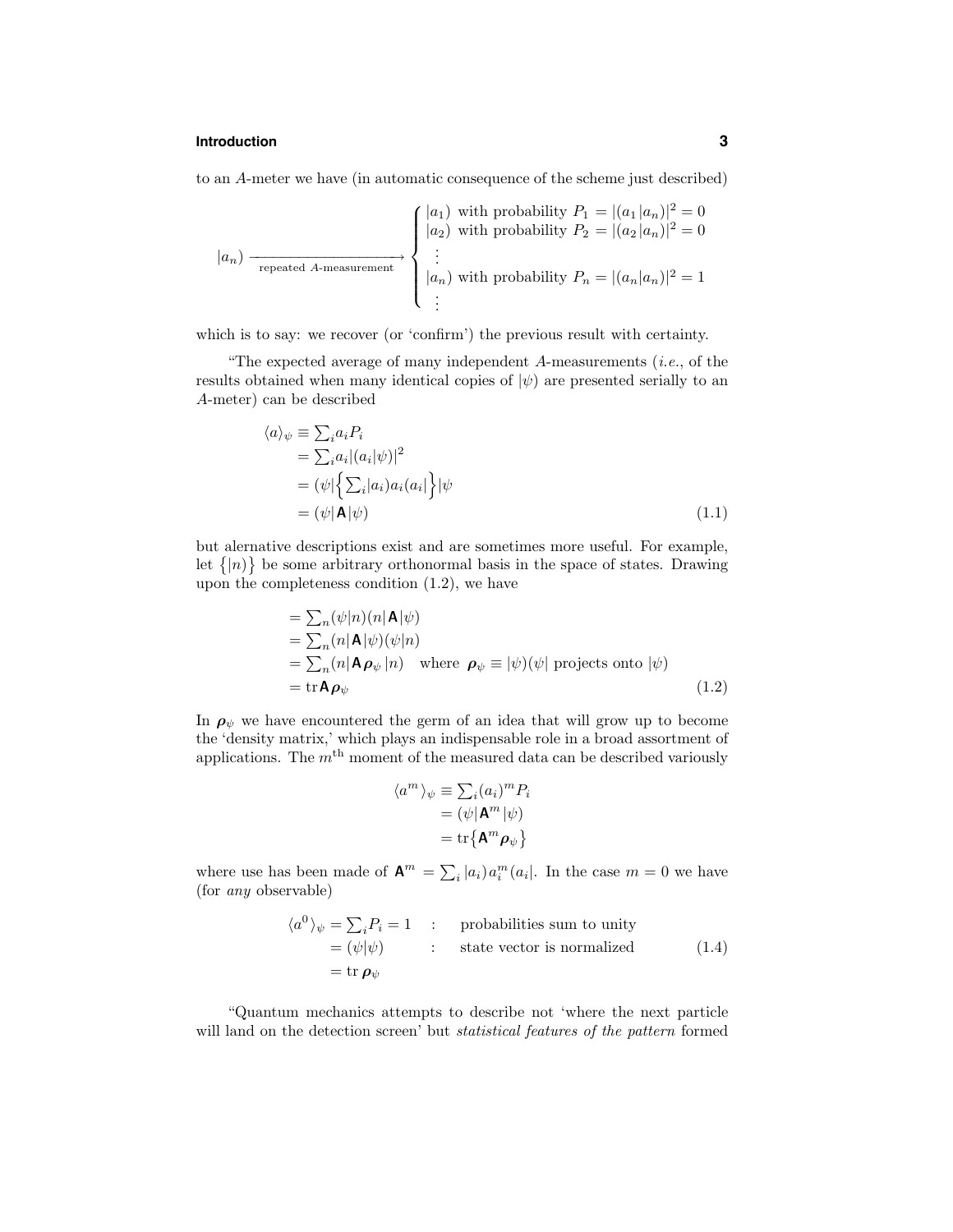when many identically-prepared particles are directed at the screen. And that it manages to do impressively well. Statements of the form (6) are standardly held to exhaust the physical output—the predictive power—of quantum theory. It was for this reason that Einstein (and Schrödinger too; also DeBroglie) considered quantum mechanics to 'nice so far as it goes, but obviously incomplete.' "

The remarks quoted above serve well enough to describe the bare-bones "projective theory of quantum measurement," a subject rooted in **von Neumann's projection postulate**. <sup>1</sup> It is by appeal to that theory that we analyze (for example) Bell's experiment in its many variations, the logistics of teleportation and other issues that touch experimentally on the foundations of quantum mechanics. The theory is easy to use, and entirely adequate to most work-a-day applications. But it is axiomatically disjoint from quantum dynamics, provides no insight into *how it happens* that quantum measurements come to be projective and (it is imagined) instantaneous, no insight into  $why$ are "classical," themselves semi-exempt from the laws of quantum mechanics.

Any attempt to account for the mechanics of measurement processes by appeal to the principles of quantum dynamics may, of course, be doomed from the outset, since quantum dynamics is deterministic/unitary/reversible while quantum measurements are held to be nondeterministic/irreversible. Which is what leads Yamamoto & Imamağlu to state without qualification that "The standard quantum theory based on the Schrödinger equation cannot describe the process of measurement." They remark that "Interest among experimental physicists shifted approximately 20 years ago from one-time destructive measurements on an ensemble of quantum objects to repeated non-destructive measurements on a single quantum object," and—setting aside the "how it happens" problem—undertake to describe some of those modern refinements/ extensions of the von Neumann scheme.

Which will be my objective too. Working from Yamamoto  $\&$  İmamağlu, §2.4 in Breuer & Petruccione<sup>2</sup> and certain web sites<sup>3</sup> I want to clarify my understanding of (for example) the distinction between demolition and nondemolition, direct and indirect measurements, the meaning of "back-action," what people mean when they speak of the "simultaneous measurement of conjugate observables, etc.

 $^1$  See  $\S 1.3$  Yoshihisa Yamamoto & Ataç İmamağlu's Mesoscopic Quantum Optics (1999). Their Chapter I provides a good introduction to aspects of the quantum theory of measurement that lie beyond von Neumann's projection postulate, and that acquire importance when one looks to the quantum theory of open systems, to the theory of decoherence, or to the theoretical foundations of some recent experimental activity.

 $2$  H.-P. Breuer & F. Petruccione, The Theory of Open Quantum Systems  $(2006).$ 

<sup>3</sup> See, for example, http://en.wikipedia.org/wiki/Measurement in quantum mechanics.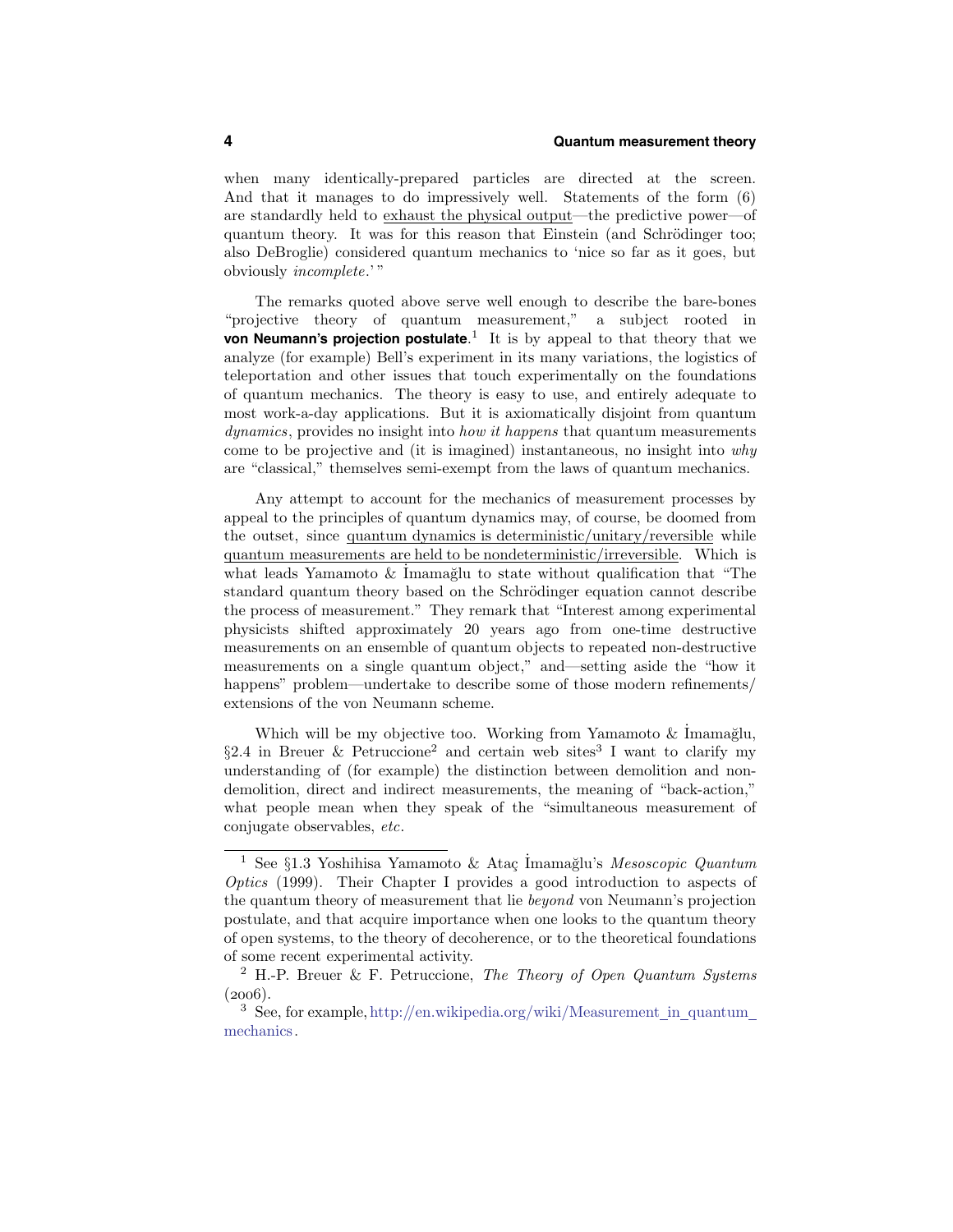#### **Refined statements of the von Neumann projection postulate 5**

**Refined projection postulate.** The refinements I have in mind come into view when elects to use a density operator  $\rho$  to describe the state of  $\mathfrak{S}$ , and proceed from the spectral representation

$$
\mathbf{A} = \sum_{m} a_m \mathbf{P}_m \tag{2}
$$

of the self-adjoint operator A that describes the postulated action of an A-meter. Here the eigenvalues  $a_m$  are understood to be distinct, but  $\mu_m$ -fold degenerate The self-adjoint operator  $P_m$  projects onto the  $\mu_m$ -dimensional  $m<sup>th</sup>$ eigenspace. One has

$$
\begin{aligned}\n\mathbf{P}_m \mathbf{P}_m &= \mathbf{P}_m \\
\mathbf{P}_m \mathbf{P}_n &= \mathbf{0} \quad : \quad m \neq n \\
\sum_m \mathbf{P}_m &= \mathbf{I}\n\end{aligned}
$$

The  $P_m$  are tracewise orthogonal:

$$
\operatorname{tr}\left\{\mathbf{P}_m \mathbf{P}_n\right\} = 0 \quad : \quad m \neq n
$$

Moreover,

$$
\mathrm{tr}\big\{\,\mathsf{P}_m\big\} = \mu_m
$$

We can fold those two statements into a single statement

$$
(\mathbf{P}_m, \mathbf{P}_n) \equiv \text{tr}\{\mathbf{P}_m \mathbf{P}_n\} = g_{mn} \quad : \quad g_{mn} = \mu_m \delta_{mn}
$$

It now follows that if

$$
\mathbf{B} = \sum_{k} \mathbf{P}_k b^k \tag{3.1}
$$

then

$$
(\mathbf{P}_n, \mathbf{B}) = g_{nk} b^k \implies b^m = g^{mn}(\mathbf{P}_n, \mathbf{B})
$$

where the  $g^{mn}$  are elements of  $||g_{mn}||^{-1}$ :  $g^{mn} = (\mu_m)^{-1} \delta^{mn}$ . So we have this "Fourier identity"

$$
\mathbf{B} = \sum_{mn} \mathbf{P}_m(\mu_m)^{-1} \delta^{mn}(\mathbf{P}_n, \mathbf{B}) = \sum_m \mathbf{P}_m(\mu_m)^{-1}(\mathbf{P}_m, \mathbf{B})
$$

$$
= \sum_m \mathbf{P}_m \frac{\text{tr}\{\mathbf{P}_m \mathbf{B}\}}{\text{tr}\{\mathbf{P}_m\}}
$$
(3.2)

As a test of the correctness of this result we take the trace of the expression on the right and obtain  $\sum_m \text{tr}\{\mathsf{P}_m \mathsf{B}\} = \text{tr}\{\mathsf{B}\}.$ 

It is important to notice the respect in which the spectral representation (2) of the self-adjoint operator A is special. To develop the point I have now in mind, I find it convient to distinguish two cases: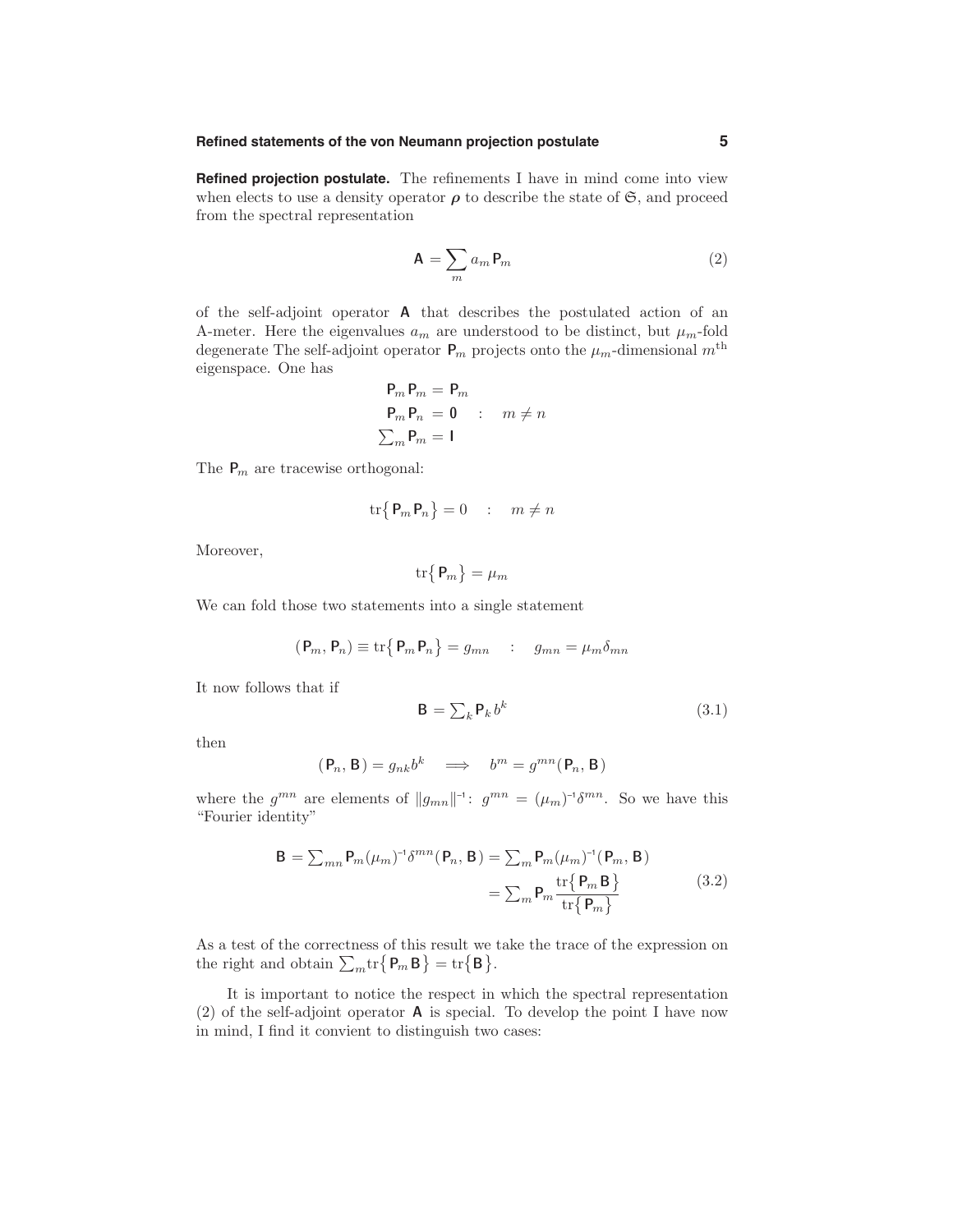NON-DEGENERATE **A** SPECTRUM Equation (2) is now simply an elegant way of writing

$$
\mathbf{A} = \sum_{m} |a_m| a_m (a_m|
$$

where the operators  $P_m \equiv |a_m\rangle(a_m)$  project now onto orthogonal 1-spaces. An arbitrary self-adjoint operator H can be developed in the A-basis

$$
\mathbf{H} = \sum_{m,n} |a_m\rangle (a_m | \mathbf{H} | a_n) (a_n |
$$
  
= 
$$
\sum_{m,n} H_{mn} \mathbf{P}_{mn} \text{ with } \mathbf{P}_{mn} \equiv |a_m\rangle (a_n |
$$

but the operators  $P_{mn}$  are projective if and only if  $m = n$ . Equations of the form (3) are therefore special to cases in which all off-diagonal terms vanish:  $H_{mn} = h_m \delta_{mn}$ , and in the absence of spectral degeneracy those equations simplify: we then have

$$
(\mathbf{P}_m, \mathbf{P}_n) \equiv \text{tr}\{\mathbf{P}_m \mathbf{P}_n\} = \delta_{mn}
$$

$$
\mathbf{B} = \sum_m \mathbf{P}_m \text{tr}\{\mathbf{P}_m \mathbf{B}\}
$$

The projection operators  $P_m$  then serve to chop state vectors  $|\psi\rangle$  into orthogonal fragments:

$$
|\psi) = \sum_{m} |\psi_m) \quad \text{with} \quad |\psi_m) \equiv \mathbf{P}_m |\psi)
$$

In non-degenerate cases the projection postulate is (see again  $(1.0)$ ) standardly understood to state

$$
\begin{aligned} |\psi) &= \textstyle{\sum_m} |a_m)(a_m|\psi) \\ \downarrow \\ |a_n) \quad \text{with probability } P_n &= \| (a_n|\psi) \|^2 = (\psi|\mathbf{P}_n|\psi) \end{aligned}
$$

which in density operator language becomes

$$
\rho_{\psi} \equiv |\psi\rangle(\psi| = \sum_{mn} |a_m\rangle(a_m|\psi)(\psi|a_n)(a_n|
$$
\n
$$
\downarrow \text{ "premeasurement": } \text{abandoment of off-diagonal terms}
$$
\n
$$
\rho_{\text{intermediate}} = \sum_{m} |a_m\rangle(a_m|\psi)(\psi|a_m)(a_m|
$$
\n
$$
= \sum_{m} P_m \text{ tr}\{P_m \rho_{\psi}\}
$$
\n
$$
\downarrow \text{ projective measurement}
$$
\n
$$
\rho_{\text{after}} = P_n \quad \text{with probability } P_n = \text{tr}\{P_n \rho_{\psi}\}
$$
\n(4)

DEGENERATE **A** SPECTRUM We can in such cases speak usefully only about H-operators of (what we now recognize to be) the specialized structure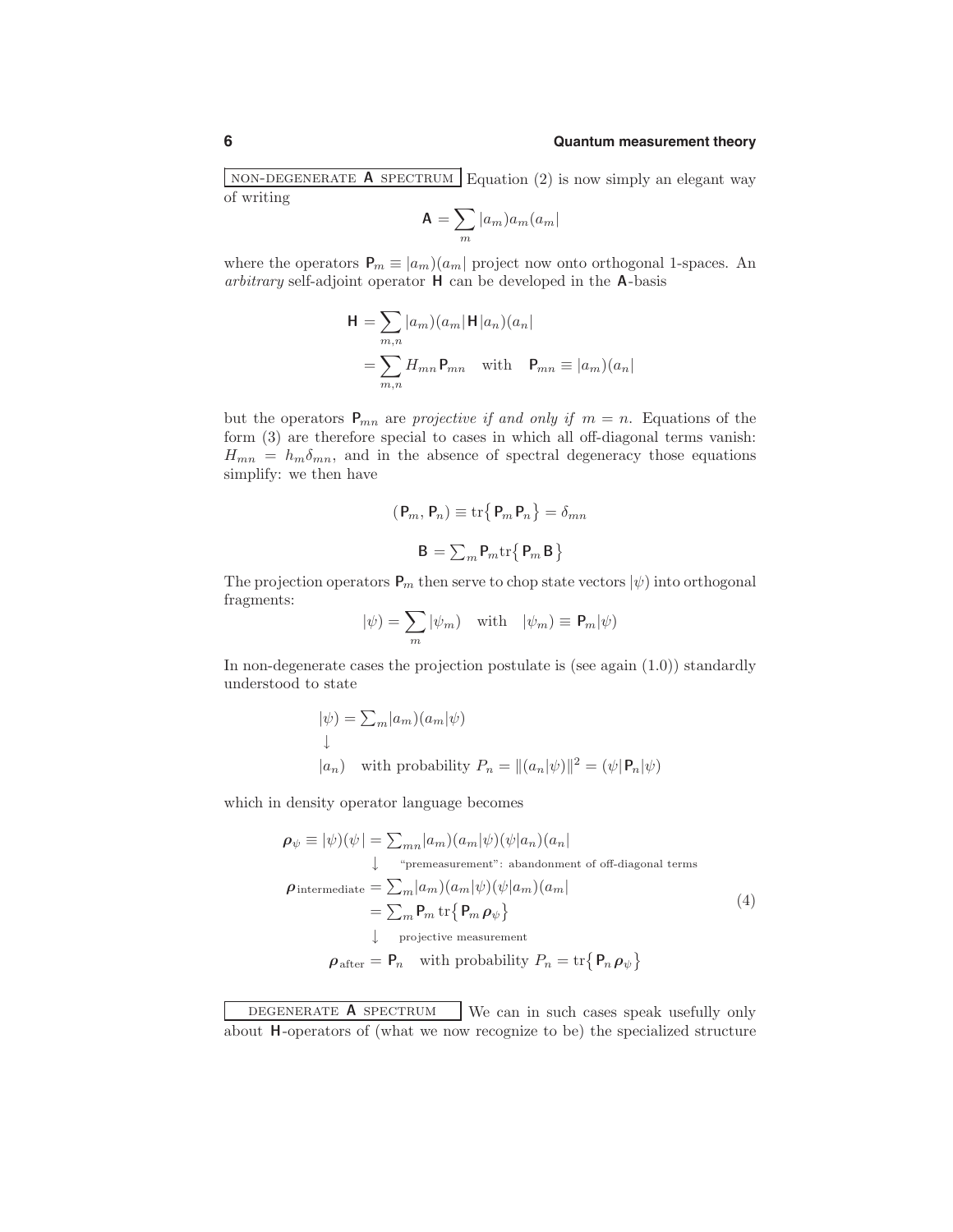#### **Refined statements of the von Neumann projection postulate 7**

(3.1). The projection operators  $P_m$  then serve as before to chop state vectors  $|\psi\rangle$  into orthogonal fragments:

$$
|\psi) = \sum_{m} |\psi_m) \quad \text{with} \quad |\psi_m) \equiv \mathbf{P}_m |\psi)
$$

but  $|\psi_m\rangle$  refers now to a designated one of the vectors in  $\mu_m$ -dimensional  $m^{\text{th}}$ eigenspace of A. In degenerate cases the projection postulate is understood to state

$$
|\psi\rangle = \sum_{m} |\psi_{m}\rangle
$$
  
\n
$$
\frac{|\psi_{n}\rangle}{\sqrt{(\psi_{n}|\psi_{n})}}
$$
 with probability  $P_{n} = |(\psi_{n}|\psi_{n})|^{2} = (\psi | \mathbf{P}_{n}|\psi)$ 

which in density operator language becomes

$$
\rho_{\psi} \equiv |\psi\rangle(\psi| = \sum_{mn} P_m |\psi\rangle(\psi| P_n)
$$
\n
$$
\downarrow \quad \text{"premeasurement": abandonment of off-diagonal terms}
$$
\n
$$
\rho_{\text{intermediate}} = \sum_{m} |a_m\rangle(a_m |\psi\rangle(\psi| a_m) (a_m)
$$
\n
$$
= \sum_{m} P_m \text{ tr} \{ P_m \rho_{\psi} \}
$$
\n
$$
\downarrow \quad \text{projective measurement}
$$
\n
$$
\rho_{\text{after}} = \frac{P_n \rho_{\psi} P_n}{\text{tr} \{ P_n \rho_{\psi} P_n \}} \quad \text{with probability } P_n = \text{tr} \{ P_n \rho_{\psi} P_n \}
$$
\n(5)

$$
\text{The adjustment } |\psi\rangle(\psi| \longmapsto \sum_{\alpha} p_{\alpha} |\psi_{\alpha}\rangle(\psi_{\alpha}| \text{ does not compromise the validity of the preceding statements, so they pertain as well to cases in which the initial condition.}
$$

of the preceding statements, so they pertain as well to cases in which the initial density matrix  $\boldsymbol{\rho}$  refers to a mixed state. Notice that

$$
\sum_{n} P_{n} = \text{tr}\left\{\sum_{n} \mathbf{P}_{n} \rho \mathbf{P}_{n}\right\}
$$
  
= tr\left\{\sum\_{n} \mathbf{P}\_{n} \mathbf{P}\_{n} \rho\right\}  
= tr\left\{\sum\_{n} \mathbf{P}\_{n} \rho\right\} \text{ by projectivity}  
= tr\left\{\rho\right\} \text{ by completeness}  
= 1

which is gratifying. Trivially  $tr\rho_{after} = 1$  but the evaluation of  $tr\rho_{after}^2$  is nontrivial. We have

$$
\mathrm{tr}\,\boldsymbol{\rho}^2_{\mathrm{after}}=\frac{\mathrm{tr}\big\{(\mathbf{P}_n\,\boldsymbol{\rho})^2\big\}}{\mathrm{tr}\big\{\mathbf{P}_n\,\boldsymbol{\rho}\big\}^2}
$$

I am satisfied on the basis of numerical experiments (but am not presently in position to prove) that<sup>4</sup>

$$
1\geqslant \frac{\mathrm{tr}\left\{(\mathsf{P}\rho)^2\right\}}{\mathrm{tr}\left\{\mathsf{P}\rho\right\}^2}\geqslant \mathrm{tr}\left\{\rho^2\right\} \quad : \quad \text{all density operators $\rho$, all projectors $\mathsf{P}$}
$$

 $4$  NOTE: In subsequently extended experiments I did encounter a single instance of a case in which the second inequality was violated.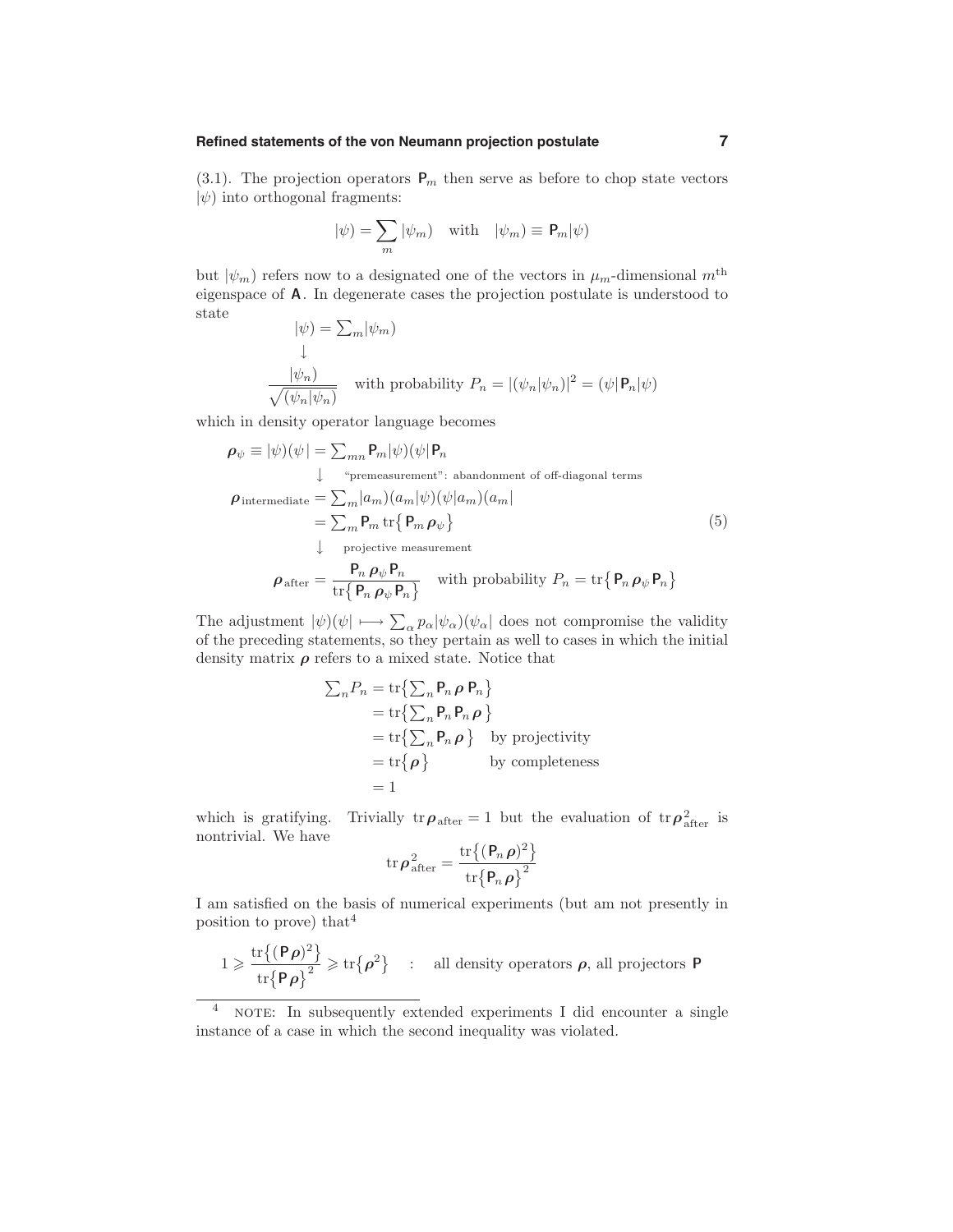and on that basis assert that

- measurement of pure states yields pure states;
- measurement of mixed states yields states that are purer than they were.

John von Neumann—who invented (simultaneously with Hermann Weyl) the density operator—laid down the foundations of this subject in Chapters V & VI of Mathematische Grundlaen der Quantenmechanik (1932), which are reprinted (Robert Beyer translation, 1955) in J. A. Wheeler  $&$  W. H. Zurek, Quantum Theory and Measurement  $(1.083)$ . In a footnote (their page 550) Wheeler & Zurek thank A. S. Wightman for pointing out that von Neumann lapsed into error when he tried to discuss the case in which the A-spectrum is degenerate, and cite G. Lüders ("Uber die Zustandsänderung den Messprozess," Ann. Physik 8, 322–328 (1951)) and a paper by W. H. Furry (1966) for corrected treatment of such cases. It is for this reason that one sometimes encounters reference<sup>3</sup> to the "von Neumann-Lüders projection postulate."

**Alice and Bob (again).** Suppose the system of interest to Alice is a fragment  $\mathfrak{S}_A$ of the composite system  $\mathfrak{S}_A \oplus \mathfrak{S}_B$ , and that Bob has interest in (and access to) only the other fragment. In such a setting, Alice's a-meter acquires (in God's view) the spectral representation

$$
\mathbf{A}=\sum_{m}a_{m}\big(\mathbf{p}_{m}\otimes\mathbf{I}_{B}\big)\equiv\sum_{m}a_{m}\mathbf{P}_{m}
$$

while Bob's **b**-meter is represented<sup>5</sup>

$$
\mathbf{B} = \sum_n b_n (\mathbf{I}_A \otimes \mathbf{q}_n) \equiv \sum_n b_n \mathbf{Q}_n
$$

Notice that even if Alice's a-meter were spectrally non-degenerate, the eigenvalues of **A** would display a degeneracy equal to the dimension of  $I_B$ . So when one looks to composite systems the degenerate case—which in the preceding discussion seemed exceptional—becomes the only game in town.

Suppose the composite system to be initially in state  $\rho$ . Alice makes a measurement, gets  $a_m$  with probability

$$
P_{\text{Alice}}(a_m) = \text{ tr}\left\{ \mathbf{P}_m \, \boldsymbol{\rho} \, \mathbf{P}_m \right\} \tag{6.1}
$$

and leaves the system in the post-measurement state

$$
\rho_{\text{after Alice}} = \frac{\mathbf{P}_m \, \rho \, \mathbf{P}_m}{\text{tr}\left\{ \mathbf{P}_m \, \rho \, \mathbf{P}_m \right\}} \tag{6.2}
$$

Now Bob makes a measurement, gets  $b_n$  with conditional probability

$$
P(b_n|a_m) = \text{tr}\{\mathbf{Q}_n \, \rho_{\text{after Alice}} \, \mathbf{Q}_n\}
$$

$$
= \frac{\text{tr}\{\mathbf{Q}_n \, \mathbf{P}_m \, \rho \, \mathbf{P}_m \, \mathbf{Q}_n\}}{\text{tr}\{\mathbf{P}_m \, \rho \, \mathbf{P}_m\}} \tag{6.3}
$$

 $5$  I will henceforth omit the subscripts from  $I_A$  and  $I_B$ , since they are always clear from context.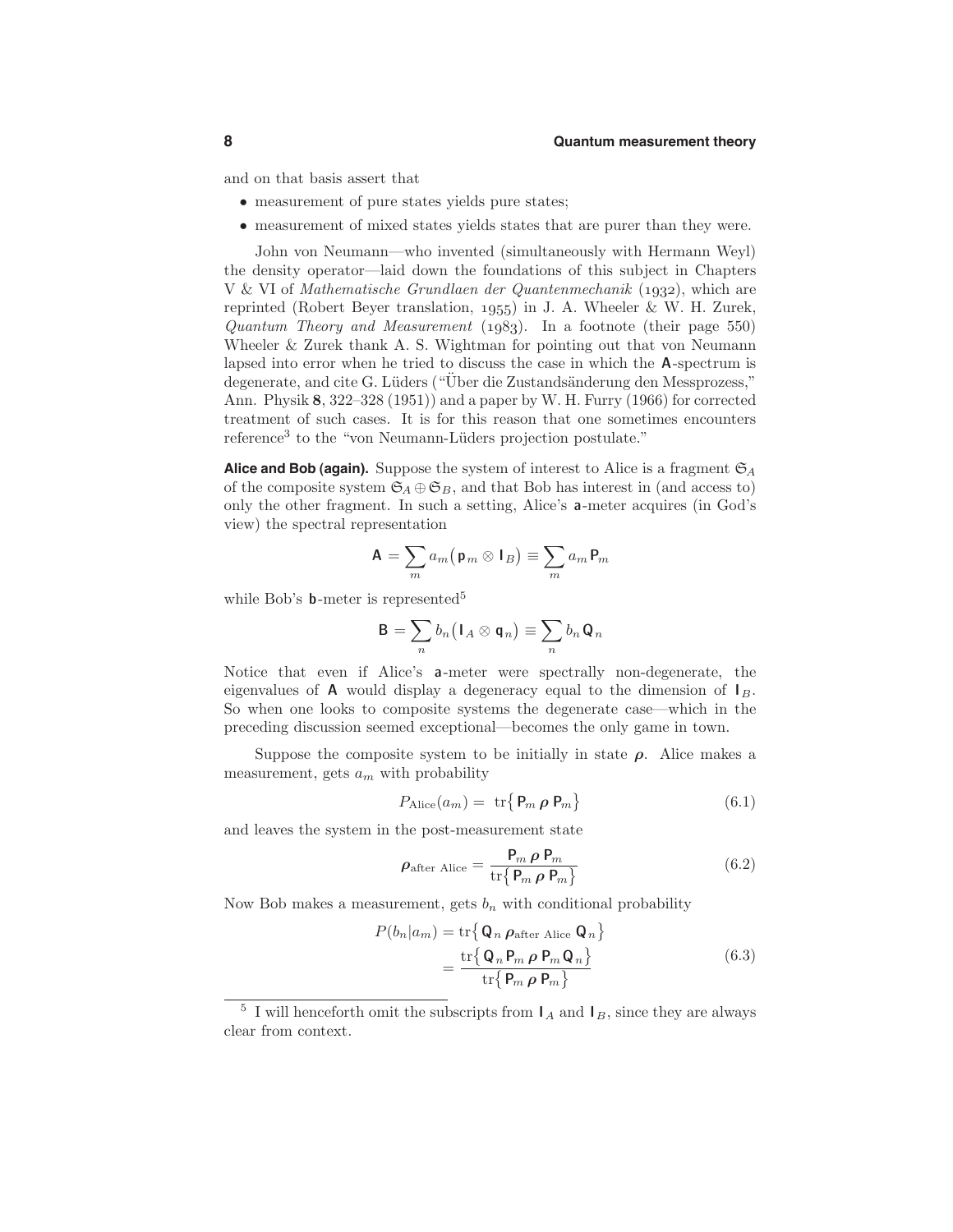and creates the state

$$
\rho_{\text{after Alice/Bob}} = \frac{\mathbf{Q}_n \rho_{\text{after Alice}} \mathbf{Q}_n}{\text{tr}\{\mathbf{Q}_n \rho_{\text{after Alice}} \mathbf{Q}_n\}} = \frac{\mathbf{Q}_n P_m \rho P_m \mathbf{Q}_n}{\text{tr}\{\mathbf{Q}_n P_m \rho P_m \mathbf{Q}_n\}}
$$
\n(6.4)

If, on the other hand, Bob had made his measurement before Alice made hers we would have<sup>6</sup>

$$
P_{\text{Bob}}(b_n) = \text{ tr}\{\mathbf{Q}_n \rho \mathbf{Q}_n\} \tag{7.1}
$$

$$
\rho_{\text{after Bob}} = \frac{\mathbf{Q}_n \rho \mathbf{Q}_n}{\text{tr}\{\mathbf{Q}_n \rho \mathbf{Q}_n\}}\tag{7.2}
$$

and

$$
P(a_m|b_n) = \text{tr}\left\{\mathbf{P}_m \, \rho_{\text{after Bob}} \, \mathbf{P}_m\right\}
$$

$$
= \frac{\text{tr}\left\{\mathbf{P}_m \, \mathbf{Q}_n \, \rho \, \mathbf{Q}_n \, \mathbf{P}_m\right\}}{\text{tr}\left\{\mathbf{Q}_n \, \rho \, \mathbf{Q}_n\right\}}
$$

$$
= \frac{P_{\text{Alice}}(a_m)}{P_{\text{Bob}}(b_n)} \cdot P(b_n|a_m) \tag{8.3}
$$

producing the final state

$$
\rho_{\text{after Bob/Allice}} = \frac{\mathbf{P}_m \mathbf{Q}_n \rho \mathbf{Q}_n \mathbf{P}_m}{\text{tr} \{ \mathbf{P}_m \mathbf{Q}_n \rho \mathbf{Q}_n \mathbf{P}_m \}}
$$
(8.4)

All  $P$  projectors commute with all  $Q$  projectors,<sup>7</sup> so this is the same final state as we obtained before:

$$
= \rho_{\text{after Bob/Allice}} \tag{9}
$$

Generally,  $P(a, b) = P(a|b)P(b) = P(b|a)P(a)$ , which supply

$$
P(a|b) = \frac{P(a)}{P(b)}P(b|a)
$$

of which (7.3) provides an instance. We conclude that all the statistical results reported above can be considered to follow from the joint distribution

$$
P_{mn} \equiv P(a_m, b_n) = \text{tr}\{P_m \mathbf{Q}_n \, \boldsymbol{\rho} \, \mathbf{Q}_n P_m\} \tag{10}
$$

Immediately

$$
\sum_{m,n} P(a_m, b_n) = \text{tr}\,\boldsymbol{\rho} = 1
$$

as required.

<sup>&</sup>lt;sup>6</sup> No confusion can result if we drop the identifying subscripts from  $P_{\text{Alice}}(a_m)$ and  $P_{\text{Bob}}(b_n)$ , which henceforth I will do.

<sup>&</sup>lt;sup>7</sup> We have  $[\mathbf{A}, \mathbf{B}] = \mathbf{0}$  even when  $[\mathbf{a}, \mathbf{b}] \neq \mathbf{0}$ .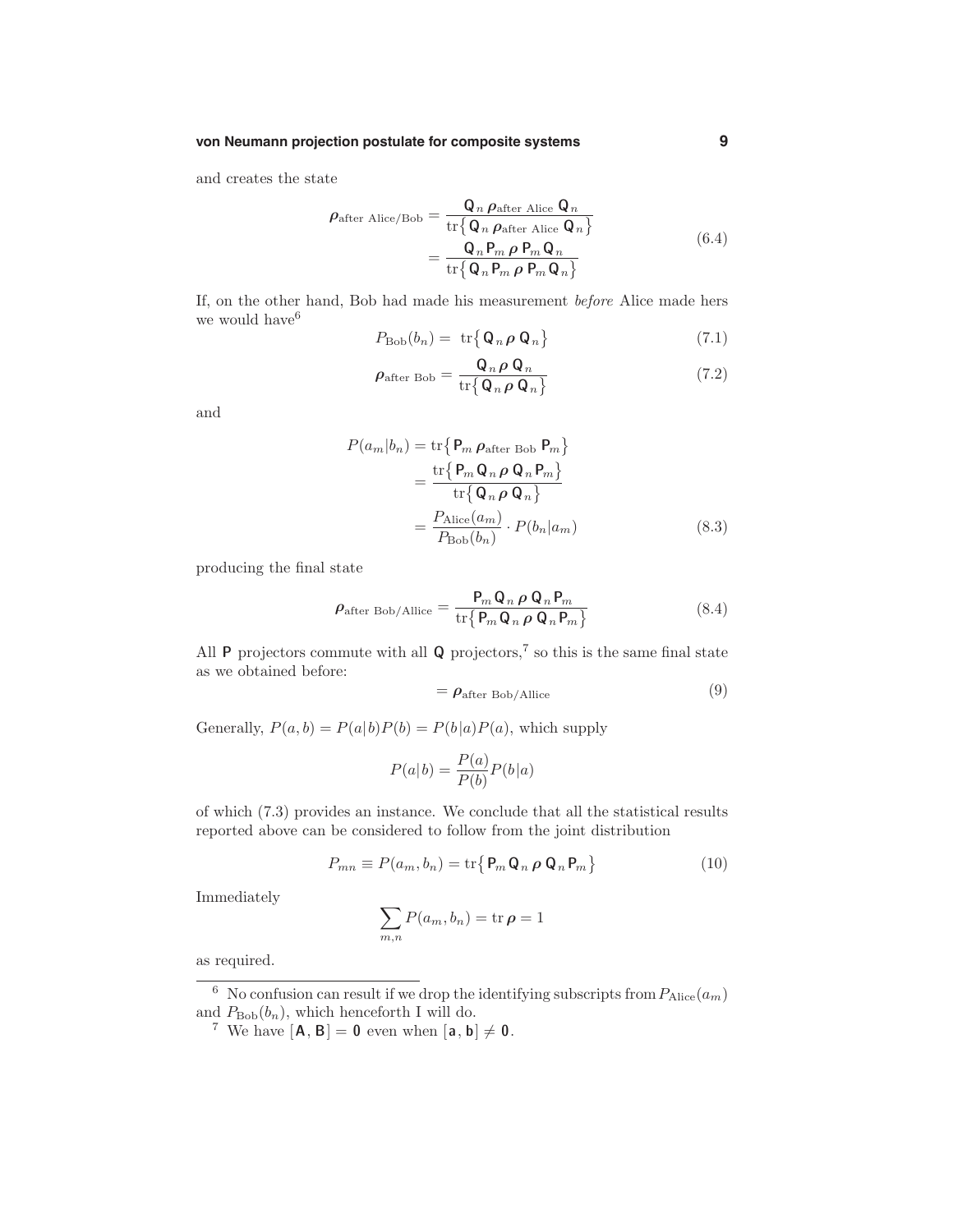example: Alice and Bob are equipped with identical instruments

$$
\sigma_3 = \begin{pmatrix} 1 & 0 \\ 0 & -1 \end{pmatrix}
$$

which in God's view are represented

$$
\mathbb{A} = \sigma_3 \otimes \mathbb{I}_2 = \begin{pmatrix} 1 & 0 & 0 & 0 \\ 0 & 1 & 0 & 0 \\ 0 & 0 & -1 & 0 \\ 0 & 0 & 0 & -1 \end{pmatrix}, \quad \mathbb{B} = \mathbb{I}_2 \otimes \sigma_3 = \begin{pmatrix} 1 & 0 & 0 & 0 \\ 0 & -1 & 0 & 0 \\ 0 & 0 & 1 & 0 \\ 0 & 0 & 0 & -1 \end{pmatrix}
$$

Note that the obvious eigenvalues  $\pm 1$  of  $\sigma_3$  are non-degenerate, while the eigenvalues of A and B are doubly degenerate. It is obvious also that

$$
\mathbb{A} = \mathbb{P}_1 - \mathbb{P}_2 \quad \text{with} \quad \mathbb{P}_1 = \begin{pmatrix} 1 & 0 & 0 & 0 \\ 0 & 1 & 0 & 0 \\ 0 & 0 & 0 & 0 \\ 0 & 0 & 0 & 0 \end{pmatrix}, \quad \mathbb{P}_2 = \begin{pmatrix} 0 & 0 & 0 & 0 \\ 0 & 0 & 0 & 0 \\ 0 & 0 & 1 & 0 \\ 0 & 0 & 0 & 1 \end{pmatrix}
$$

$$
\mathbb{B} = \mathbb{Q}_1 - \mathbb{Q}_2 \quad \text{with} \quad \mathbb{Q}_1 = \begin{pmatrix} 1 & 0 & 0 & 0 \\ 0 & 0 & 0 & 0 \\ 0 & 0 & 1 & 0 \\ 0 & 0 & 0 & 0 \end{pmatrix}, \quad \mathbb{Q}_2 = \begin{pmatrix} 0 & 0 & 0 & 0 \\ 0 & 1 & 0 & 0 \\ 0 & 0 & 0 & 0 \\ 0 & 0 & 0 & 1 \end{pmatrix}
$$

and that those projectors project onto 2-spaces. Suppose, moreover, that their composite pair of qubits is initially in the Bell state

$$
\psi = \frac{\uparrow \downarrow + \downarrow \uparrow}{\sqrt{2}} = \frac{1}{\sqrt{2}} \begin{pmatrix} 0 \\ 1 \\ 1 \\ 0 \end{pmatrix}
$$

which can be represented

$$
\varphi = \begin{pmatrix} 0 & 0 & 0 & 0 \\ 0 & \frac{1}{2} & \frac{1}{2} & 0 \\ 0 & \frac{1}{2} & \frac{1}{2} & 0 \\ 0 & 0 & 0 & 0 \end{pmatrix}
$$

Working now from (10)—which for computational purposes is more efficiently written

$$
P_{mn}=\mathrm{tr}\big\{\mathbb{P}_m\mathbb{Q}_n\,\rho\,\big\}
$$

—we find

$$
\begin{pmatrix} P_{11} & P_{12} \\ P_{21} & P_{22} \end{pmatrix} = \begin{pmatrix} 0 & \frac{1}{2} \\ \frac{1}{2} & 0 \end{pmatrix}
$$

which provides vivid indication that Alice/Bob's meter readings are perfectly anticorrelated. That observation acquires quantitative from Karl Pearson's correlation coefficient

$$
r = \frac{\langle (a - \langle a \rangle)(b - \langle b \rangle) \rangle}{\sqrt{\langle (a - \langle a \rangle)^2} \sqrt{\langle (b - \langle b \rangle)^2} \rangle}
$$

$$
= \frac{\langle ab \rangle - \langle a \rangle \langle b \rangle}{\sqrt{\langle a^2 \rangle - \langle a \rangle^2} \sqrt{\langle b^2 \rangle - \langle b \rangle^2}}
$$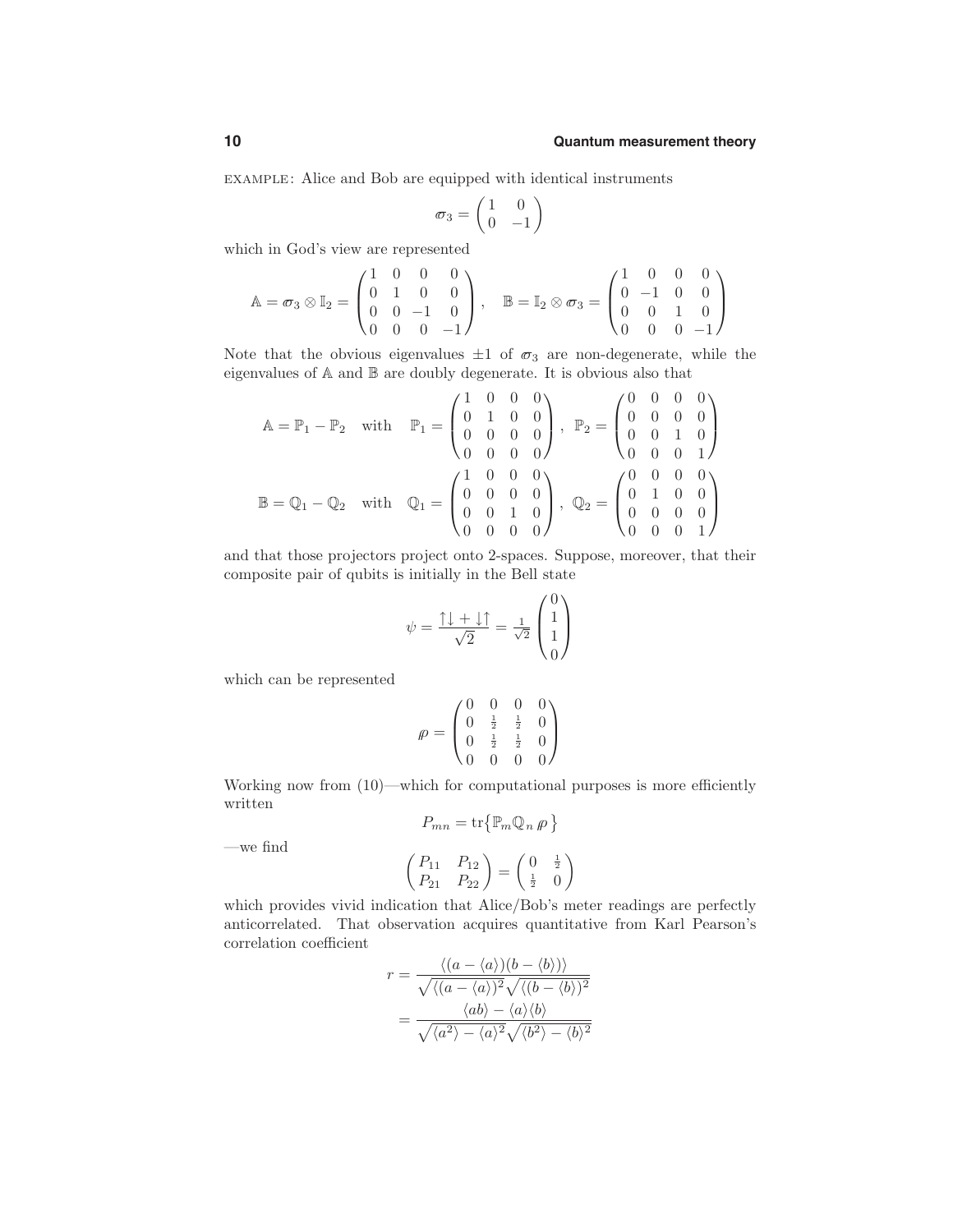#### **von Neumann projection postulate for composite systems 11**

where the expected values of the random variables  $a$  and  $b$ —the values of which range on  $\pm 1$ —are computed by appeal to  $P(a, b)$  and to the implied marginal probabilities  $p(1) = p(1) + p(-1)$ 

$$
p(a_1) = P(a_1, b_1) + P(a_1, b_2) = \frac{1}{2}
$$
  
\n
$$
p(a_2) = P(a_2, b_1) + P(a_2, b_2) = \frac{1}{2}
$$
  
\n
$$
p(b_1) = P(a_1, b_1) + P(a_2, b_1) = \frac{1}{2}
$$
  
\n
$$
p(b_2) = P(a_1, b_2) + P(a_2, b_2) = \frac{1}{2}
$$
\n(\*)

Specifically, we find

$$
\langle a \rangle = \langle b \rangle = 0
$$

$$
\langle a^2 \rangle = \langle b^2 \rangle = 1
$$

$$
\langle ab \rangle = -1
$$

whence

$$
r = -1
$$

which signals perfect anticorrelation. "Alice's effective density matrix  $\rho_{\text{Alice}}$ " is obtained by "tracing out Bob's part" of  $\rho$ :

$$
\varphi_{\text{Alice}} = \text{tr}_2 \,\varphi = \begin{pmatrix} \frac{1}{2} & 0\\ 0 & \frac{1}{2} \end{pmatrix}
$$

Drawing upon the spectral resolution of her meter

$$
\sigma_3 = (+1)\begin{pmatrix} 1 & 0 \\ 0 & 0 \end{pmatrix} + (-1)\begin{pmatrix} 0 & 0 \\ 0 & 1 \end{pmatrix}
$$

Alice computes

$$
p(a_1) = \text{tr}\left\{ \begin{pmatrix} 1 & 0 \\ 0 & 0 \end{pmatrix} \varphi_{\text{Alice}} \right\} = \frac{1}{2}
$$

$$
p(a_2) = \text{tr}\left\{ \begin{pmatrix} 0 & 0 \\ 0 & 1 \end{pmatrix} \varphi_{\text{Alice}} \right\} = \frac{1}{2}
$$

in precise agreement with results quoted at  $(\star)$ . Bob obtains similar results by similar means. But results computed in this way provide no indication that if Alice and Bob were to compare their data they would discover perfect anticorrelation: from  $(\star)$  it is not possible to recover  $P(a, b)$ : all tables

$$
\begin{pmatrix}\nP_{11}+c & P_{12}-c \\
P_{21}-c & P_{22}+c\n\end{pmatrix}
$$

lead to the same set of marginal distributions.<sup>8</sup> The initial state was pure

$$
\operatorname{tr} \rho = \operatorname{tr} \rho^2 = 1
$$

<sup>8</sup> The requirement that all elements of the table be non-negative serves to constrain the admissible values of  $c$ .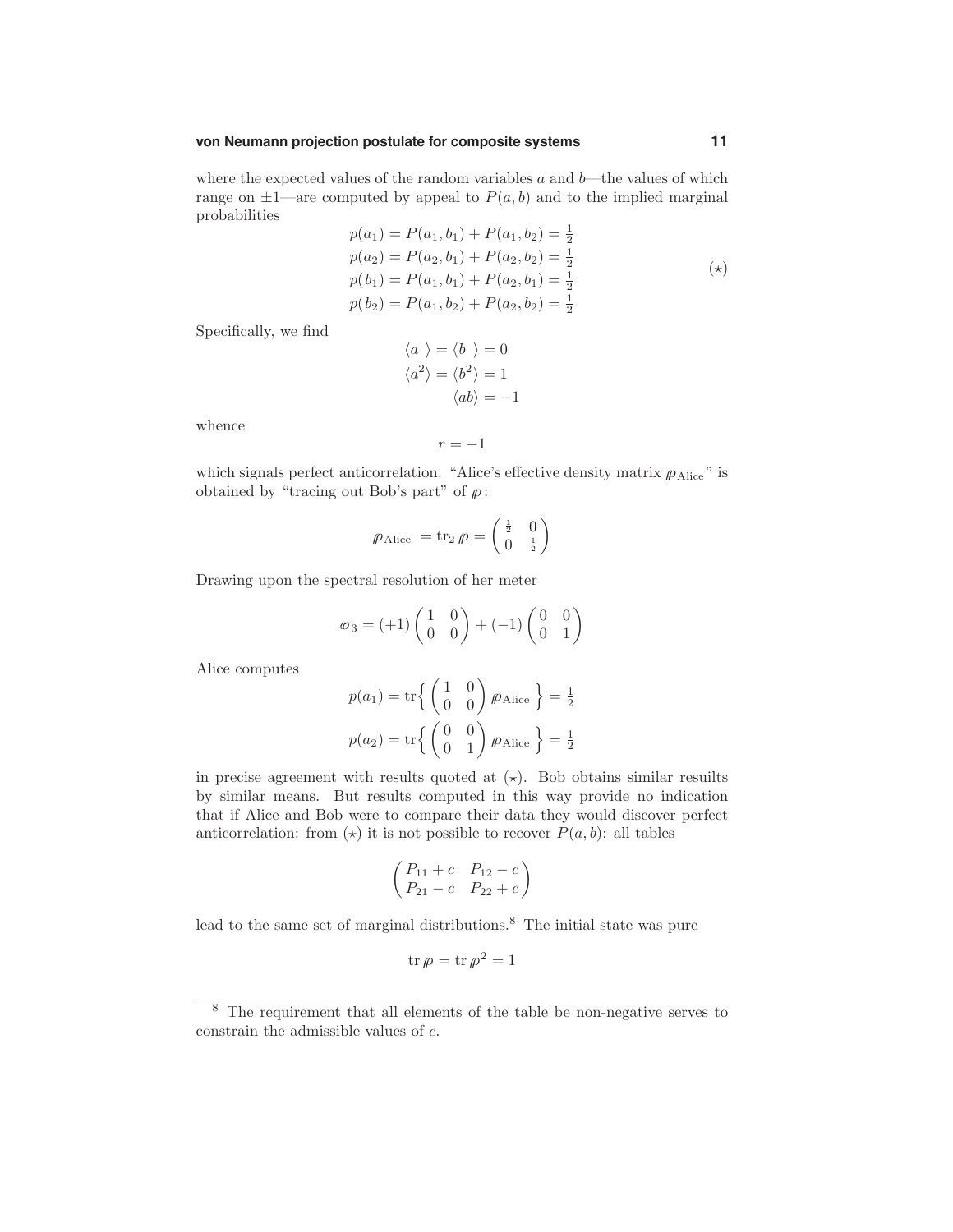but entangled

$$
\mathcal{P} \text{Alice} \otimes \mathcal{P} \text{ Bob } = \begin{pmatrix} \frac{1}{4} & 0 & 0 & 0 \\ 0 & \frac{1}{4} & 0 & 0 \\ 0 & 0 & \frac{1}{4} & 0 \\ 0 & 0 & 0 & \frac{1}{4} \end{pmatrix} \neq \mathcal{P}
$$

What can we say in these respects about the state of the composite system after Alice/Bob have completed their measurements? Working from (6.4)

$$
\mathcal{P}_{\text{after Alice/Bob}:m,n} = \frac{\mathbb{Q}_n \mathbb{P}_m \, \rho \, \mathbb{P}_m \mathbb{Q}_n}{\text{tr} \{ \mathbb{Q}_n \mathbb{P}_m \, \rho \, \mathbb{P}_m \mathbb{Q}_n \}}
$$

we find that  $\rho_{\text{after Alice/Bob}:m,n}$  becomes indeterminate in the "impossible cases" —the cases that occur with zero probability because

$$
\mathrm{tr}\big\{ \mathbb{Q}_1\mathbb{P}_1\,\rho\,\mathbb{P}_1\mathbb{Q}_1 \big\} = \mathrm{tr}\big\{ \mathbb{Q}_2\mathbb{P}_2\,\rho\,\mathbb{P}_2\mathbb{Q}_2 \big\} = 0
$$

Looking only, therefore, to the possible cases, we find

$$
\varphi_{\text{after Alice/Bob:1,2}} = \begin{pmatrix} 0 & 0 & 0 & 0 \\ 0 & 1 & 0 & 0 \\ 0 & 0 & 0 & 0 \\ 0 & 0 & 0 & 0 \end{pmatrix}
$$

$$
\varphi_{\text{after Alice/Bob:2,1}} = \begin{pmatrix} 0 & 0 & 0 & 0 \\ 0 & 0 & 0 & 0 \\ 0 & 0 & 1 & 0 \\ 0 & 0 & 0 & 0 \end{pmatrix}
$$

both of which are found to be pure (as was seen at the top of page 8 to follow from the fact that the initial state  $\rho$  was pure) and—more remarkably disentangled. I have assigned  $\rho$  a great number of values (each of which referred typically to an entangled mixed state) and found the equation

$$
\mathrm{tr}_2\Big[\frac{\mathbb{Q}_n\mathbb{P}_m\,\rho\,\mathbb{P}_m\mathbb{Q}_n}{\mathrm{tr}\big\{\mathbb{Q}_n\mathbb{P}_m\,\rho\,\mathbb{P}_m\mathbb{Q}_n\big\}}\Big]\otimes\mathrm{tr}_2\Big[\frac{\mathbb{Q}_n\mathbb{P}_m\,\rho\,\mathbb{P}_m\mathbb{Q}_n}{\mathrm{tr}\big\{\mathbb{Q}_n\mathbb{P}_m\,\rho\,\mathbb{P}_m\mathbb{Q}_n\big\}}\Big]=\frac{\mathbb{Q}_n\mathbb{P}_m\,\rho\,\mathbb{P}_m\mathbb{Q}_n}{\mathrm{tr}\big\{\mathbb{Q}_n\mathbb{P}_m\,\rho\,\mathbb{P}_m\mathbb{Q}_n\big\}}
$$

to be valid in all instances, even when I assigned to  $m, n$  the previously forbidden values,<sup>9</sup> and even when I supplied Alice/Bob with distinct arbitrarily constructed meters represented by matrices of (generally) distinct dimension. **Disentanglement by measurement** appears on this evidence to be a general phenomenon. I found, moreover, that if the spectra of  $\mathbb{P}_m$  and  $\mathbb{Q}_n$  are non-degenerate ; i.e., if they project onto one-spaces, can be described

$$
\mathbb{P}_m = \boldsymbol{a}_m \boldsymbol{a}_m^+
$$

$$
\mathbb{Q}_n = \boldsymbol{b}_n \; \boldsymbol{b}_n^+
$$

$$
\mathrm{tr}\big\{\mathbb{Q}_n\mathbb{P}_m\,\rho\,\mathbb{P}_m\mathbb{Q}_n\big\}=0
$$

whatever the values assigned to  $m, n$ .

<sup>9</sup> In randomly constructed cases one cannot expect to encounter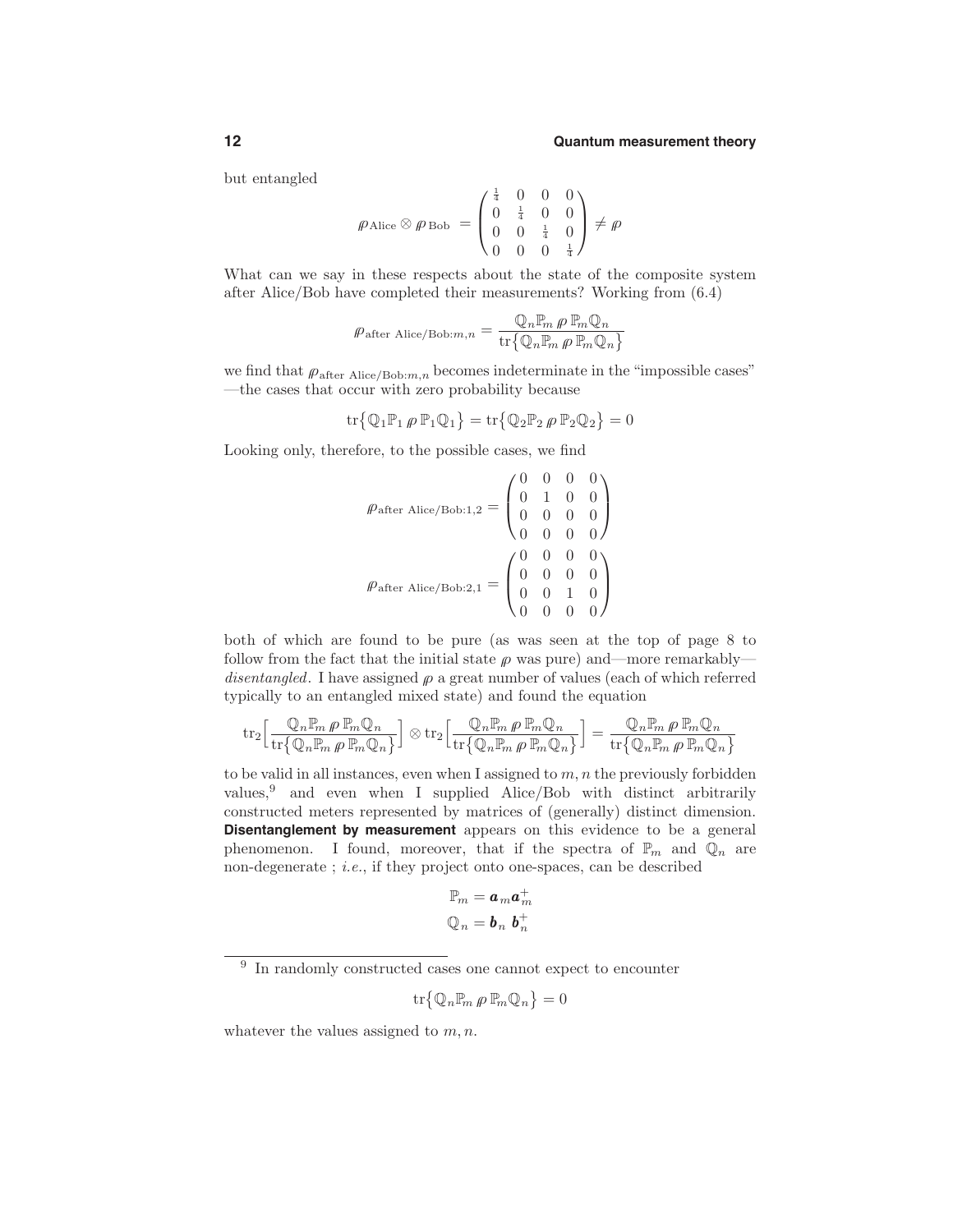then one also has **purification by measurement**. Which is, in fact, not that surprising: the vector

$$
\boldsymbol{f}_{mn}\equiv \boldsymbol{a}_{m}\!\otimes \boldsymbol{b}_{n}
$$

clearly refers to a disentangled (separable) pure state, and one finds that

$$
\mathbb{F}_{mn} \equiv \frac{\mathbb{Q}_n \mathbb{P}_m\, \rho\,\mathbb{P}_m \mathbb{Q}_n}{\mathrm{tr}\big\{\mathbb{Q}_n \mathbb{P}_m\, \rho\,\mathbb{P}_m \mathbb{Q}_n\big\}} = \boldsymbol{f}_{mn} \boldsymbol{f}_{mn}^+
$$

That construction fails, however, if the spectra of either/both of the projectors  $\mathbb{P}_m$ ,  $\mathbb{Q}_n$  is degenerate *(i.e.*, if either projects onto a space of dimension greater than one). One would like to establish these points by analytical argument (rather than by computational experimentation), but I will save that exercise for another day.

I conclude that (10)

$$
P(a_m, b_n) = \text{tr}\{P_m \mathbf{Q}_n \, \boldsymbol{\rho} \, \mathbf{Q}_n P_m\}
$$

provides a maximally efficient basis for the analysis of "Alice/Bob experiments" of all types—Bohm's version of EPR, Bell's experiment and all variants thereof. And that it generalizes straightforwardly to include (for example) experiments in which also Chris is a player. I conclude also that  $\rho$ -formalism is vastly more powerful and illuminating that the (less general)  $|\psi\rangle$ -formalism—the formalism of choice in all fundamental contexts.

**Motion of a reduced density operator.** Any effort to look behind the projection postulate to the quantum dynamics of the measurement process requires one to take into explicit account the fact that system S and meter M are components of a composite system  $\mathcal{S} \oplus \mathcal{M}$ , the state of which is represented at each instant by a density operator  $\rho$ . A composite Hamiltonian—which has generally the form

$$
H = H_{\rm free\ system} + H_{\rm free\ meter} + H_{\rm interaction}
$$

generates the motion of the composite system

$$
i\hbar \frac{\partial}{\partial t} \rho = [\mathbf{H}, \rho]
$$
  

$$
\Downarrow
$$
  

$$
\rho_t = \mathbf{U}(t) \rho_0 \mathbf{U}^+(t)
$$

where (when **H** is time-independent)  $\mathbf{U}(t) = \exp\left\{-\frac{i}{\hbar} \mathbf{H} t\right\}$ . All the observable properties of S are latent in the structure of the reduced density operator

$$
\rho_s = \operatorname{tr}_m \rho \equiv \sum_q \left( \mathbb{I} \otimes (f_q | ) \rho \left( \mathbb{I} \otimes |f_q \right) \right)
$$

while those of M are latent in the structure of

$$
\boldsymbol{\rho}_m = \mathrm{tr}_s \boldsymbol{\rho} \equiv \sum_{q} \left( \left( e_p \vert \otimes \mathbb{I} \right) \boldsymbol{\rho} \left( \vert e_p \right) \otimes \mathbb{I} \right)
$$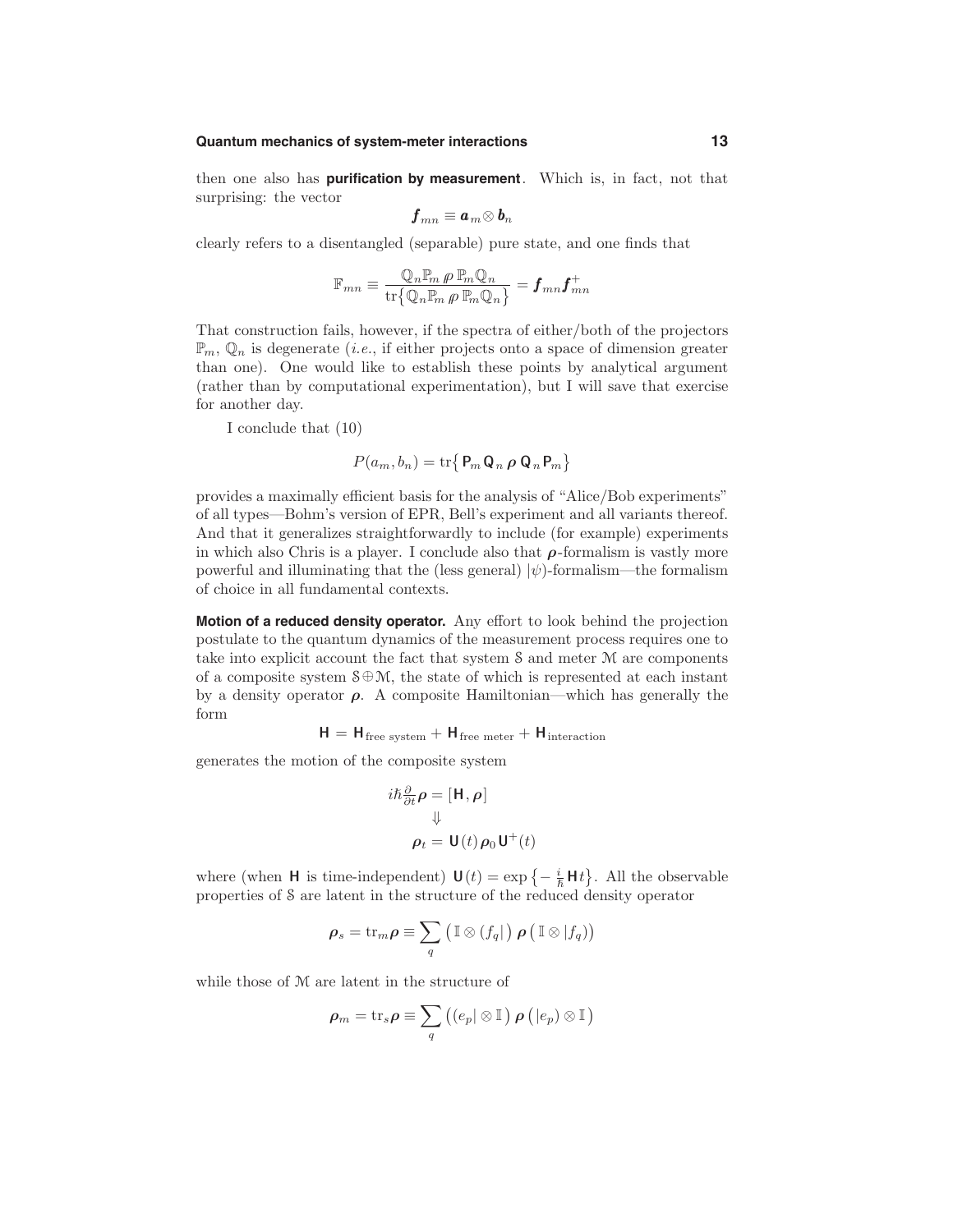Here  $\{|e_p\rangle\}$  is an arbitrary orthonormal basis in  $\mathcal{H}_s$ , and  $\{|f_q\rangle\}$  is an arbitrary orthonormal basis in  $\mathcal{H}_m$ . The question before us: How does  $\rho_s$  move? If we can answer the question we will know also how  $\rho_m$  moves, and be better positioned to consider the dynamically-developed correlations which would appear to be the name of the game in quantum measurement theory.

The equations we seek are known in the literature as "master equations," and come in several flavors. Recently I constructed a discussion of this subject that borrowed heavily from the following sources: Maximillian Schlosshauer, Decoherence and the Quantum-to-Classical Transition  $(2007)$ , especially Chapter 4 ("Master-equation formulations of decoherence"); Ulrich Weiss, Quantum Dissipative Systems (3<sup>rd</sup> edition 2008), §2.3 and—my primary source  $-H.-P.$  Breier & F. Petriccione, The Theory of Open Quantum Systems (2006). What follows is a revision of that earlier material in which I draw also upon what I have learned by numerical simulation (see the Mathematica notebook "Motion of the reduced density operator"  $(12 \text{ June } 2009)$ .

We work from

$$
\rho_{st} = \operatorname{tr}_m \left\{ \mathbf{U}(t)\rho_0 \mathbf{U}^{-1}(t) \right\} \tag{11}
$$

and from the assumption that  $\rho_0$  is disentangled

$$
\boldsymbol{\rho_0=\rho_{s0}\otimes\rho_{m0}}
$$

We assume moreover—quite unrealistically (!) in most contexts, but in service of our formal objective—that we possess the spectral resolution of  $\rho_{m0}$ :

$$
\rho_{m0} = \sum_{\alpha} \lambda_{\alpha} |\phi_{\alpha}\rangle (\phi_{\alpha}|
$$

where the  $\lambda_{\alpha}$  are positive real numbers that sum to unity. We now have

$$
\rho_{st} = \sum_{q} (1 \otimes (f_q | U \cdot (\rho_{s0} \otimes \sum_{\alpha} \lambda_{\alpha} | \phi_{\alpha}) (\phi_{\alpha} | U \cdot (1 \otimes |f_q))
$$

Use

$$
\rho_{s0}\otimes\sum_{\alpha}\lambda_{\alpha}|\phi_{\alpha})(\phi_{\alpha}|=\sum_{\alpha}\left(1\otimes\sqrt{\lambda_{\alpha}}|\phi_{\alpha}\right)\underbrace{\left(\rho_{s0}\otimes1\right)}_{\rho_{s0}}\left(1\otimes\sqrt{\lambda_{\alpha}}(\phi_{\alpha}|\right)
$$

(here 1 is the one by one identity matrix) to obtain

$$
\rho_{st} = \sum_{\alpha,\beta} \mathbf{W}_{\alpha\beta}(t) \, \rho_{s0} \mathbf{W}_{\alpha\beta}^+(t) \tag{12.1}
$$

with

$$
\mathbf{W}_{\alpha\beta}(t) \equiv \sqrt{\lambda_{\alpha}} \left[ \mathbf{I}_{s} \otimes (\psi_{\beta}) \right] \mathbf{U}(t) \left[ \mathbf{I}_{s} \otimes |\phi_{\alpha} \right] \n\mathbf{W}_{\alpha\beta}^{+}(t) \equiv \sqrt{\lambda_{\alpha}} \left[ \mathbf{I}_{s} \otimes (\phi_{\alpha}) \right] \mathbf{U}^{+}(t) \left[ \mathbf{I}_{s} \otimes |\psi_{\beta} \right]
$$
\n(12.2)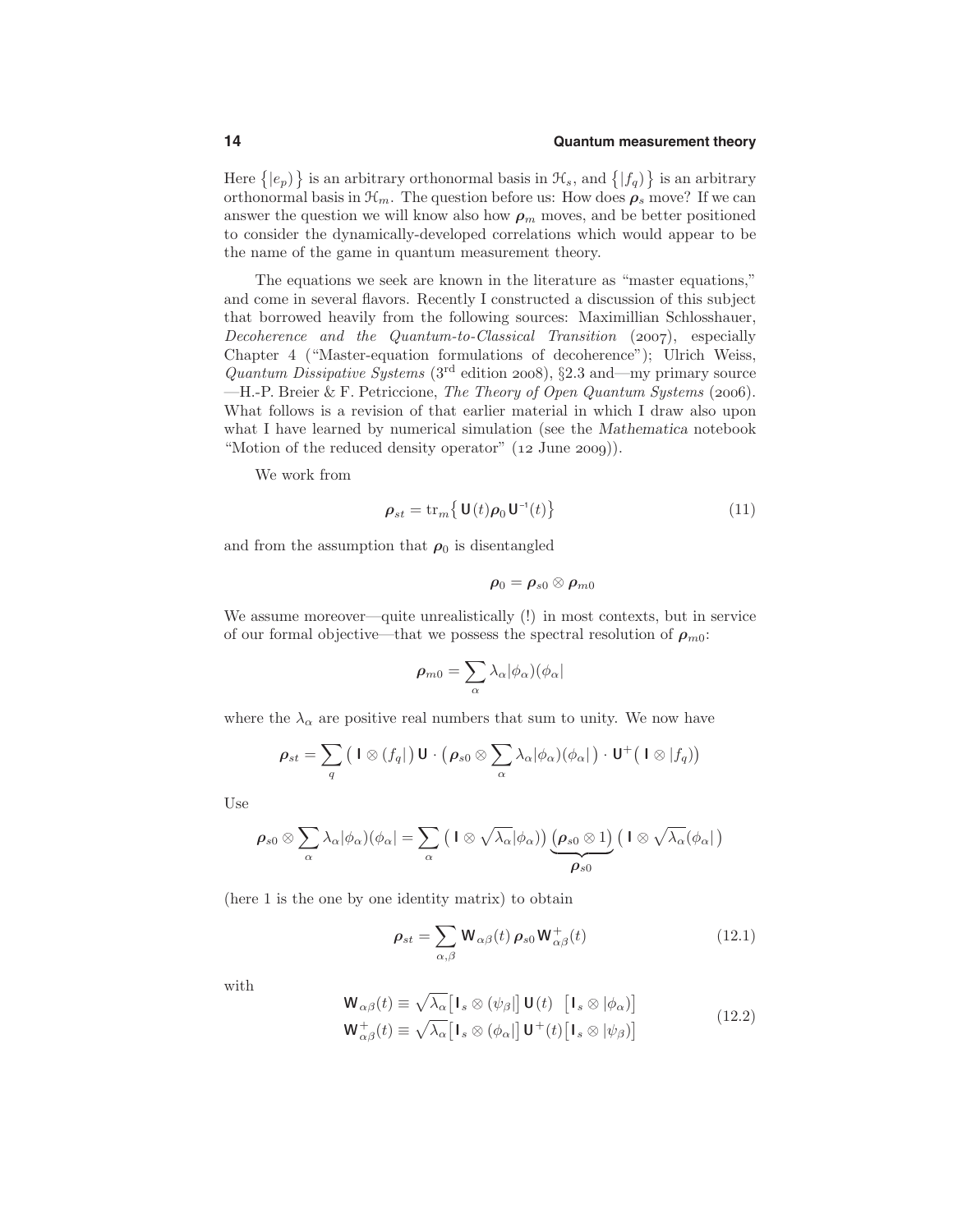The dimensions of the matrices that enter into the preceding definitions conform to the following pattern



where the short sides have length s, the long sides have length  $s + m$ . It now follows from  $\sum_{\beta} |\psi_{\beta}(\psi_{\beta}| = I_m$ , normality  $(\phi_{\alpha} | \phi_{\alpha}) = 1$  and  $\sum_{\alpha} \lambda_{\alpha} = 1$  that

$$
\sum_{\alpha,\beta} \mathbf{W}_{\alpha\beta}^{+}(t) \mathbf{W}_{\alpha\beta}(t)
$$
\n
$$
= \sum_{\alpha} \lambda_{\alpha} [\mathbf{I}_{s} \otimes (\phi_{\alpha}]] \mathbf{U}^{+}(t) [\mathbf{I}_{s} \otimes \sum_{\beta} |\psi_{\beta})(\psi_{\beta}]] \mathbf{U}(t) [\mathbf{I}_{s} \otimes |\phi_{\alpha}]\n\n= \sum_{\alpha} \lambda_{\alpha} [\mathbf{I}_{s} \otimes (\phi_{\alpha}]] \mathbf{U}^{+}(t) [\mathbf{I}_{s} \otimes \mathbf{I}_{m}] \mathbf{U}(t) [\mathbf{I}_{s} \otimes |\phi_{\alpha}]\n\n= \sum_{\alpha} \lambda_{\alpha} [\mathbf{I}_{s} \otimes (\phi_{\alpha}]] \mathbf{I}_{s+m} [\mathbf{I}_{s} \otimes |\phi_{\alpha}]\n\n= \sum_{\alpha} \lambda_{\alpha} [\mathbf{I}_{s} \otimes (\phi_{\alpha}]] [\mathbf{I}_{s} \otimes |\phi_{\alpha}]\n\n= \sum_{\alpha} \lambda_{\alpha} [\mathbf{I}_{s} \otimes 1] \mathbf{I}_{s}
$$
\n
$$
= \mathbf{I}_{s}
$$
\n(13)

Returning with this information to (12.1), we have conservation of probability so far as relates to the S system

$$
\text{tr}\{\boldsymbol{\rho}_{st}\} = \text{tr}\{\boldsymbol{\rho}_{s0} \cdot \sum_{\alpha,\beta} \mathbf{W}^+_{\alpha\beta}(t) \mathbf{W}_{\alpha\beta}(t)\} = \text{tr}\{\boldsymbol{\rho}_{s0}\} = 1
$$

but this critically important fact is actually a direct implication of (11): though in all cases  $\text{tr}\{\mathbb{AB}\} = \text{tr}\{\mathbb{BA}\}$  it is generally the case that  $\text{tr}_s\{\mathbb{AB}\} \neq \text{tr}_s\{\mathbb{BA}\}$ but invariably the case that  $\{tr\{tr_s\} \wedge \mathbb{B}\} = tr\{tr_s\{\mathbb{B} \wedge \} \}$ , which is sufficient to establish the point at issue.

Equations (12) do provide a description of  $\rho_{s0} \mapsto \rho_{st}$ , but presume that we possess information—the spectral representation of  $\rho_{e0}$ , an evaluation of  $U(t)$ —that in realistic cases we cannot expect to have. It is, in this respect, gratifying to observe that in the absence of system-environmental interaction we have  $\mathbf{U}(t) = \mathbf{U}_s(t) \otimes \mathbf{U}_m(t)$  and (12) reads

$$
\rho_{st} = \left[\mathbf{U}_s(t) \, \rho_{s0} \, \mathbf{U}_s^+(t)\right] \otimes \sum_{\alpha,\beta} (\psi_\beta | \mathbf{U}_m(t) | \phi_\alpha) \lambda_\alpha (\phi_\alpha | \mathbf{U}_m^+(t) | \psi_\beta)
$$
\n
$$
= \left[\mathbf{U}_s(t) \, \rho_{s0} \, \mathbf{U}_s^+(t)\right] \otimes \text{tr}\left\{\mathbf{U}_m(t) \, \rho_{e0} \, \mathbf{U}_m^+(t)\right\}
$$
\n
$$
= \mathbf{U}_s(t) \, \rho_{s0} \, \mathbf{U}_s^+(t)
$$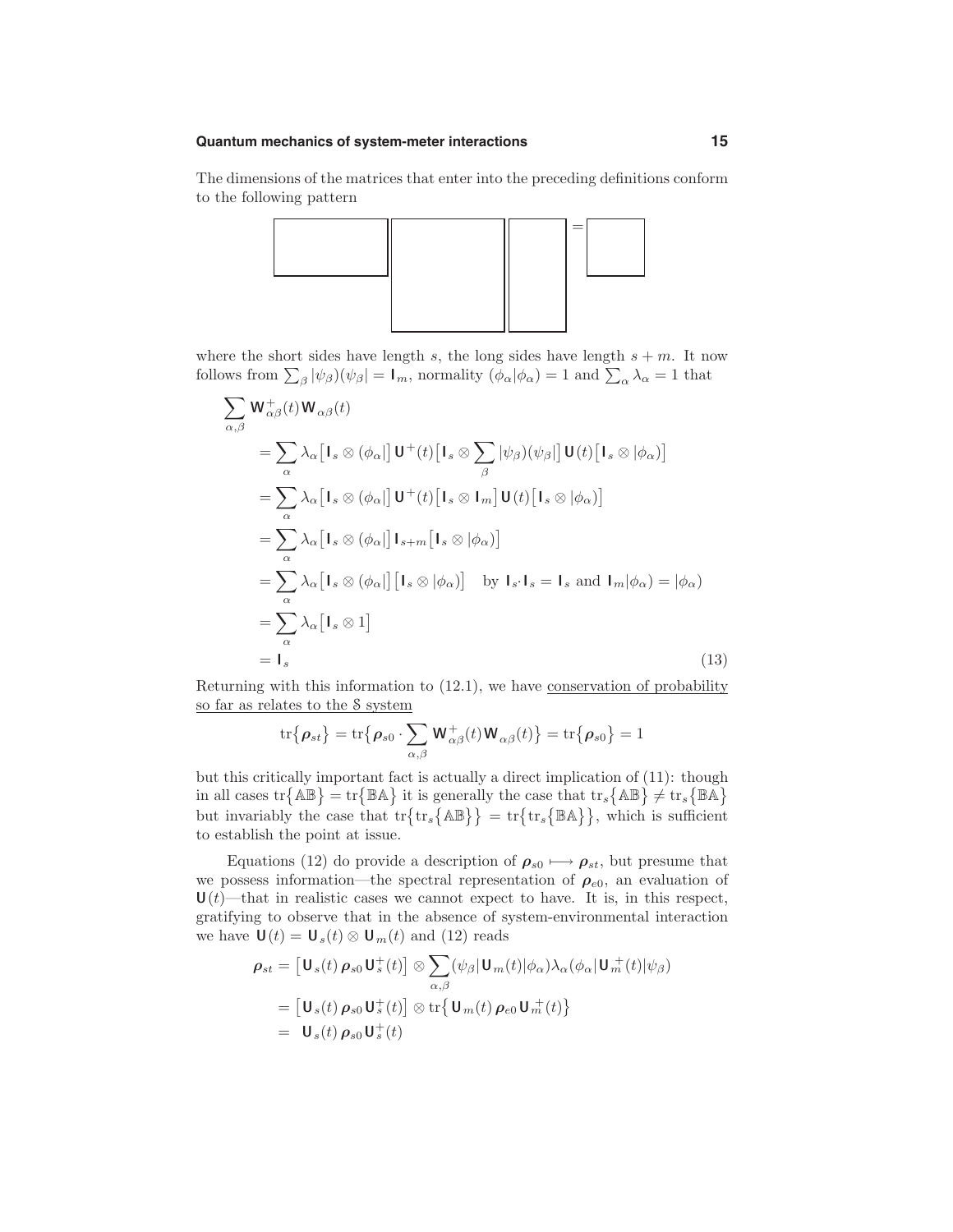#### **16 Quantum measurement theory**

The motion of  $\rho_{st}$  has in the absence of interaction become unitary. It is the presence of the  $\sum_{\alpha,\beta}$  that destroys the unitarity of (12.1). Equation (13) presents a curious generalization of the unitarity condition, to which it reduces in the absence of indices, and which begs to be brought within the compass of some kind of general theory. I expect to take up this challenge on another occasion.

Breuer & Petruccione write

$$
\rho_{st} = \sum_{\alpha,\beta} \mathbf{W}_{\alpha\beta}(t) \, \rho_{s0} \mathbf{W}_{\alpha\beta}^+(t) \equiv \mathcal{V}(t) \rho_{s0} \tag{14}
$$

where  $\mathcal{V}(t)$  is an operator (what Breuer & Petruccione call a "super-operator") that achieves a certain linear reorganization of the elements of  $\rho_{s0}$ . Suppose, for example, that  $\mathcal{H}_s$  is 2-dimensional, and that  $\rho_{s0}$  can be represented

$$
\rho_{s0} = \begin{pmatrix} \rho_{0,11} & \rho_{0,12} \\ \rho_{0,21} & \rho_{0,22} \end{pmatrix}
$$

Then the upshot of (14) can be described

$$
\begin{pmatrix}\n\rho_{t,11} \\
\rho_{t,12} \\
\rho_{t,21} \\
\rho_{t,22}\n\end{pmatrix} = \begin{pmatrix}\nV_{11,11}(t) & V_{11,12}(t) & V_{11,21}(t) & V_{11,22}(t) \\
V_{12,11}(t) & V_{12,12}(t) & V_{12,21}(t) & V_{12,22}(t) \\
V_{21,11}(t) & V_{21,12}(t) & V_{21,21}(t) & V_{21,22}(t) \\
V_{22,11}(t) & V_{22,12}(t) & V_{22,21}(t) & V_{22,22}(t)\n\end{pmatrix} \begin{pmatrix}\n\rho_{0,11} \\
\rho_{0,12} \\
\rho_{0,21} \\
\rho_{0,22}\n\end{pmatrix}
$$

and abbreviated

$$
\vec{\rho}_{st} = \mathbb{V}(t) \,\vec{\rho}_{s0}
$$

Proceeding on the assumption that it is possible to write  $\mathbb{V}(t) = \exp \{-i \mathbb{L} t\}$ we are led to a differential equation of "Markovian" form<sup>10</sup>

$$
i \frac{d}{dt} \vec{\rho}_{st} = \mathbb{L} \vec{\rho}_{st}
$$

This equation illustrates the explicit meaning of the equation that Breuer & Petruccione write

$$
i\frac{d}{dt}\rho_{st} = \mathcal{L}\rho_{st} \tag{15}
$$

and call the "Markovian quantum master equation." We undertake now to develop the explicit meaning of the  $\mathcal{L} \rho_{st}$ .

Suppose  $\mathcal{H}_s$  to be *n*-dimensional. Let operators  $\mathbf{F}_i, i = 1, 2, \ldots, n^2$  span the "Liouville space" of linear operators on  $\mathcal{H}_s$ . Assume without loss of generality that the  $F_i$  are orthonormal in the tracewise sense

$$
(\mathsf{F}_i, \mathsf{F}_j) \equiv \tfrac{1}{n} \operatorname{tr} \bigl\{ \mathsf{F}_i^+ \mathsf{F}_j \bigr\} = \delta_{ij}
$$

Assume more particularly that  $F_1 = I$ . The remaining basis operators are then

 $10$  The *i*-factor is omitted in the literature. I have introduced it in recognition that we are, after all, doing quantum mechanics.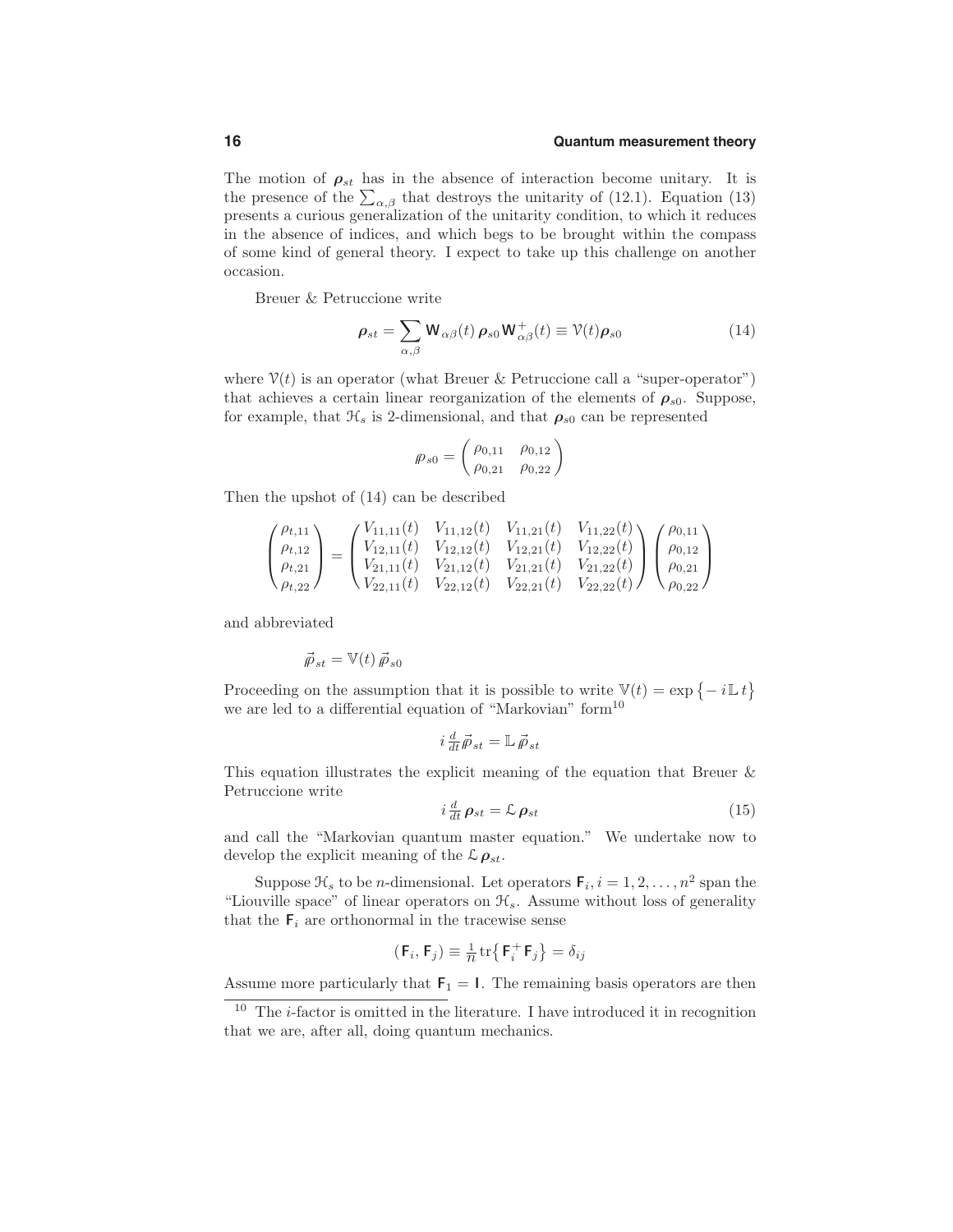necessarily traceless:  $(\mathbf{F}_1, \mathbf{F}_{i \neq 1}) = 0 \sim \text{tr}\left\{\mathbf{F}_{i \neq 1}\right\}.$ <sup>11</sup> For any linear operator **A** on  $\mathcal{H}_s$  we have

$$
\mathbf{A} = \sum_{i=1}^{n^2} \mathbf{F}_i \left( \mathbf{F}_i, \mathbf{A} \right)
$$

In particular, we have

$$
\mathbf{W}_{\alpha\beta} = \sum_{i=1}^{n^2} \mathbf{F}_i (\mathbf{F}_i, \mathbf{W}_{\alpha\beta})
$$

which by (14) gives

$$
\mathcal{V}(t)\rho_{s0} = \sum_{\alpha,\beta} \mathbf{W}_{\alpha\beta}(t) \rho_{s0} \mathbf{W}_{\alpha\beta}^{+}(t)
$$

$$
= \sum_{i,j=1}^{n^2} \underbrace{\sum_{\alpha,\beta} (\mathbf{F}_i, \mathbf{W}_{\alpha\beta}) (\mathbf{F}_j, \mathbf{W}_{\alpha\beta})^* \mathbf{F}_i \rho_{s0} \mathbf{F}_j^{+}}_{C_{ij}(t)}
$$

in which notation (13) becomes

$$
\sum_{\alpha,\beta} \mathbf{W}_{\alpha\beta}(t) \mathbf{W}_{\alpha\beta}^+(t) = \sum_{i,j=1}^{n^2} c_{ij}(t) \mathbf{F}_i \mathbf{F}_j^+ = \mathbf{I}_s = \mathbf{F}_1
$$

Taking now into account the unique simplicity of  $F_1 = I$ , we have

$$
\frac{\partial}{\partial t} \rho_{st} = \dot{c}_{11} \rho_{s0} + \sum_{i=2}^{n^2} \left( \dot{c}_{i1} \mathsf{F}_i \, \rho_{s0} + \dot{c}_{1i} \, \rho_{s0} \mathsf{F}_j^+ \right) + \sum_{i,j=2}^{n^2} \dot{c}_{ij} \mathsf{F}_i \, \rho_{s0} \mathsf{F}_j^+
$$
\n
$$
= \mathcal{L} \, \rho_{st}
$$

<sup>11</sup> In the case  $n = 2$  we might, for example, set (in matrix representation)

$$
\mathbb{F}_1 = \begin{pmatrix} 1 & 0 \\ 0 & 1 \end{pmatrix}
$$

$$
\mathbb{F}_2 = \begin{pmatrix} 0 & 1 \\ 1 & 0 \end{pmatrix}, \quad \mathbb{F}_3 = \begin{pmatrix} 0 & -i \\ i & 0 \end{pmatrix}, \quad \mathbb{F}_4 = \begin{pmatrix} 1 & 0 \\ 0 & -1 \end{pmatrix}
$$

These familiar matrices happen to be hermitian, but serve nevertheless to span the space of all  $2 \times 2$  matrices; one has, for example,

$$
\begin{pmatrix} 0 & a \\ 0 & 0 \end{pmatrix} = \frac{1}{2}a \mathbb{F}_2 + i \frac{1}{2}a \mathbb{F}_3
$$

A simple argument shows that one can *always* (for all  $n$ ) impose a hermiticity requirement upon such  ${\mathbb F}$  matrices.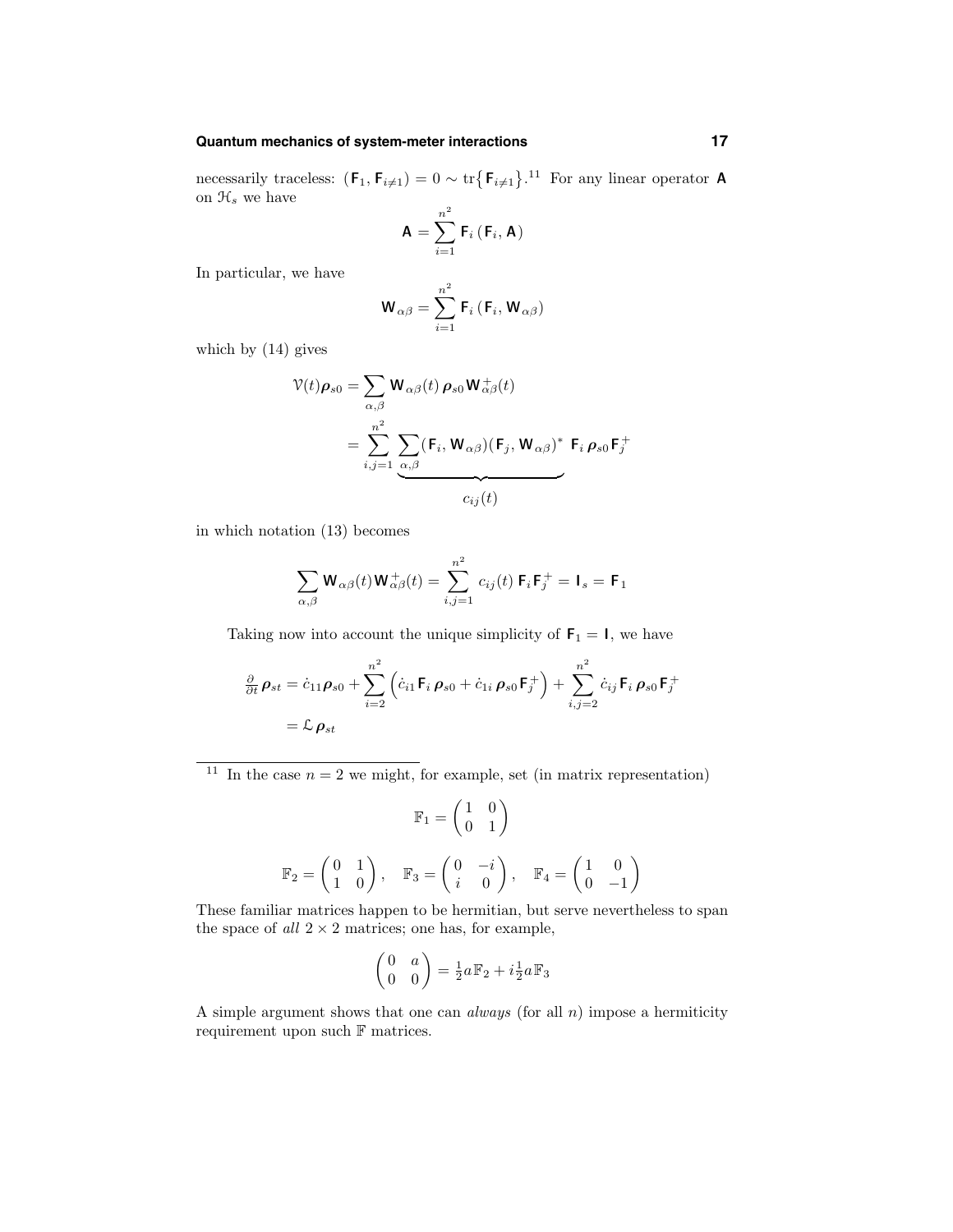#### **18 Quantum measurement theory**

All dynamical information is conveyed now by the functions  $\dot{c}_{ij}(t)$ . At  $t = 0$ those become constants  $a_{ij} \equiv \dot{c}_{ij}(0)$  and the preceding equation reads

$$
\mathcal{L} \rho_{s0} = a_{11} \rho_{s0} + \sum_{i=2}^{n^2} \left( a_{i1} \mathbf{F}_i \rho_{s0} + a_{1i} \rho_{s0} \mathbf{F}_j^+ \right) + \sum_{i,j=2}^{n^2} a_{ij} \mathbf{F}_i \rho_{s0} \mathbf{F}_j^+
$$
  
=  $a_{11} \rho_{s0} + \left( \mathbf{F} \rho_{s0} + \rho_{s0} \mathbf{F}^+ \right) + \sum_{i,j=2}^{n^2} a_{ij} \mathbf{F}_i \rho_{s0} \mathbf{F}_j^+$  (16)

which serves to define the action of the "super-generator" L. Here

$$
\mathsf{F} \equiv \sum_{i=2}^{n^2} a_{i1} \mathsf{F}_i
$$
  

$$
\Downarrow \qquad \qquad \downarrow \qquad \downarrow
$$
  

$$
\mathsf{F}^+ = \sum_{i=2}^{n^2} a_{1i} \mathsf{F}_i^+ \quad \text{since the hermiticity of } \|c_{ij}(t)\| \Rightarrow (a_{i1})^* = a_{1i}
$$

Resolving F into its hermitian and anti-hermitian parts

$$
F = \frac{1}{2}(F + F^{+}) + \frac{1}{2}(F - F^{+}) \equiv g - iH
$$

we have

$$
a_{11}\rho_{s0} + (\mathsf{F}\rho_{s0} + \rho_{s0}\mathsf{F}^+) = -i(\mathsf{H}\rho_{s0} - \rho_{s0}\mathsf{H}) + a_{11}\rho_{s0} + (\mathsf{g}\rho_{s0} + \rho_{s0}\mathsf{g})
$$
  
= -[\mathsf{H}, \rho\_{s0}] + {\mathsf{G}, \rho\_{s0}}

$$
\mathbf{G} \equiv \frac{1}{2}a_{11}\mathbf{I} + \mathbf{g}
$$

with  $\mathsf{G} \equiv \frac{1}{2}$ and find that (16) can be written

$$
\mathcal{L}\,\rho_{s0} = -i[\mathbf{H},\rho_{s0}] + \{\mathbf{G},\rho_{s0}\} + \sum_{i,j=2}^{n^2} a_{ij}\,\mathbf{F}_i\,\rho_{s0}\,\mathbf{F}_j^+\tag{17}
$$

From

$$
\boldsymbol{\rho}_{st}=e^{\mathcal{L}t}\boldsymbol{\rho}_{s0}=\boldsymbol{\rho}_{s0}+t\cdot\mathcal{L}\,\boldsymbol{\rho}_{s0}+\cdots
$$

and the previously established fact that  $\text{tr}\{\boldsymbol{\rho}_{st}\} = \text{tr}\{\boldsymbol{\rho}_{s0}\}\$  we conclude that  $\text{tr}\{\mathcal{L}\boldsymbol{\rho}_{s0}\}=0$ , which by (17) entails

$$
0 = \operatorname{tr}\left\{ \left( 2\mathbf{G} + \sum_{i,j=2}^{n^2} a_{ij} \mathbf{F}_j^+ \mathbf{F}_i \right) \boldsymbol{\rho}_{s0} \right\} \quad : \quad \text{all } \boldsymbol{\rho}_{s0}
$$

whence

$$
\mathbf{G}=-\tfrac{1}{2}\sum_{i,j=2}^{n^2}a_{ij}\,\mathbf{F}_j^+\,\mathbf{F}_i
$$

Equation (12) now presents what Breuer & Petruccione call the "first standard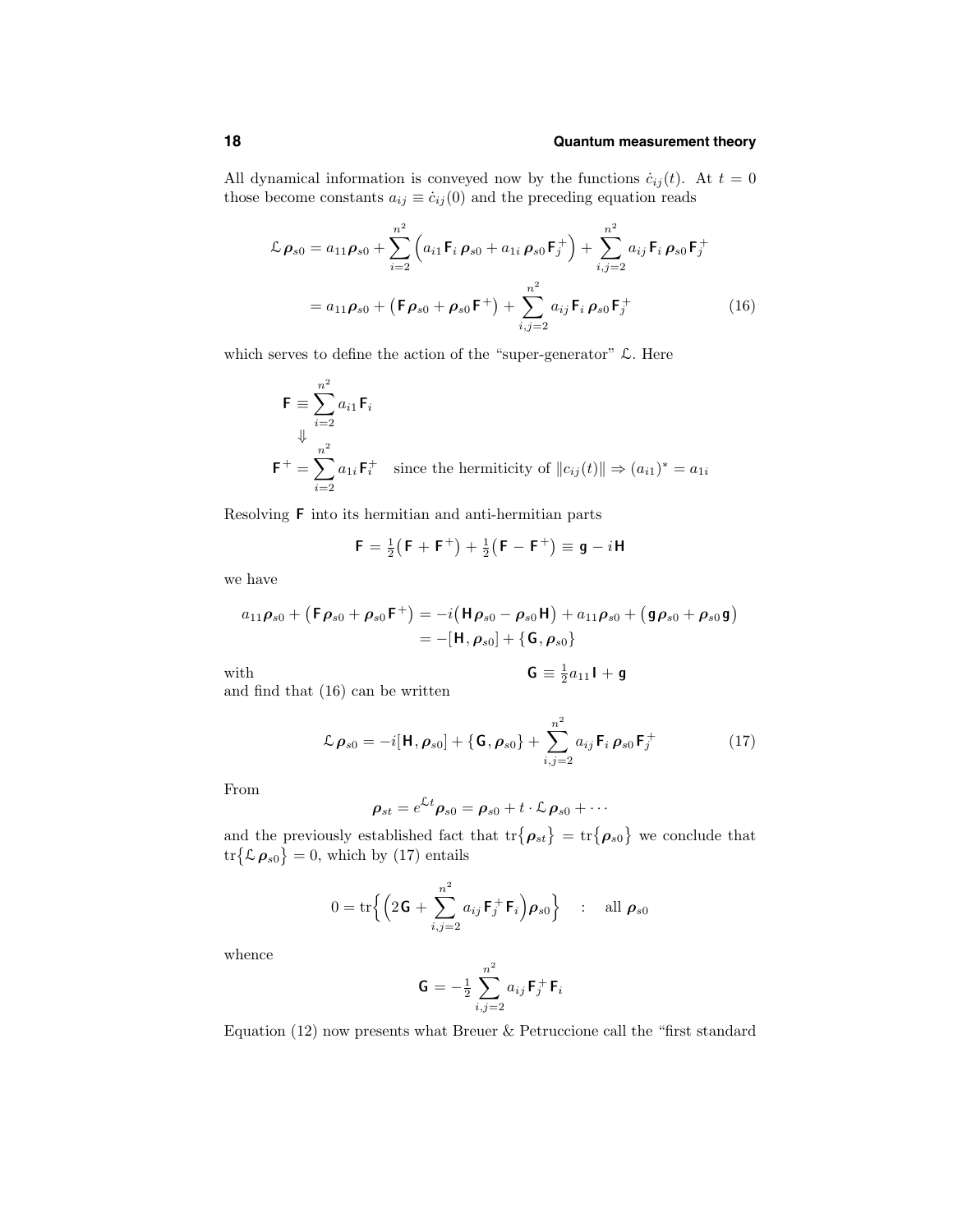form"

$$
\mathcal{L}\rho_s = -i[\mathbf{H}, \rho_s] + \sum_{i,j=2}^{n^2} a_{ij} \left( \mathbf{F}_i \rho_s \mathbf{F}_j^+ - \frac{1}{2} \{ \mathbf{F}_j^+ \mathbf{F}_i, \rho_s \} \right)
$$
(18)

of the description of the action achieved by the super-generator  $\mathcal{L}$ .

Further progress requires that we sharpen what we know about the coefficients

$$
c_{ij}(t) \equiv \sum_{\alpha,\beta} (\mathbf{F}_i, \mathbf{W}_{\alpha\beta})(\mathbf{F}_j, \mathbf{W}_{\alpha\beta})^*
$$

It is, as previously remarked, immediate that  $||c_{ij}(t)||$  is hermitian. Moreover

$$
\sum_{i,j} v_i^* c_{ij} v_j = \sum_{\alpha,\beta} \left| \left( \sum_k (v_k \mathbf{F}_k, \mathbf{W}_{\alpha\beta}) \right) \right|^2 \geq 0 \quad : \quad \text{all complex vectors } v
$$

so the eigenvalues of  $||c_{ij}(t)||$  must all be non-negative. The same can, of course, be said of  $||a_{ij}||$ . And of the sub-matrix that results from restricting the range of  $i$  and  $j$ , as is done in (18).

Let  $u_{ip}$  be elements of the unitary matrix that diagonalizes  $||a_{ij}||$ :

$$
a_{ij} = \sum_{p,q} u_{ip} \Lambda_{pq} \bar{u}_{jq} \quad \text{with} \quad \|\Lambda_{pq}\| = \begin{pmatrix} \lambda_2 & 0 & \dots & 0 \\ 0 & \lambda_3 & \dots & 0 \\ \vdots & \vdots & \ddots & \vdots \\ 0 & 0 & \dots & \lambda_{n^2} \end{pmatrix}
$$

Equation (18) becomes

$$
\mathcal{L} \rho_s = -i[\mathbf{H}, \rho_s] + \sum_{i,j,p,q=2}^{n^2} u_{ip} \Lambda_{pq} \bar{u}_{jq} (\mathbf{F}_i \rho_s \mathbf{F}_j^+ - \frac{1}{2} {\{\mathbf{F}_j^+ \mathbf{F}_i, \rho_s\}})
$$
  
\n
$$
= -i[\mathbf{H}, \rho_s] + \sum_{i,j,p,q=2}^{n^2} \lambda_p \delta_{pq} (u_{ip} \mathbf{F}_i \rho_s \bar{u}_{jq} \mathbf{F}_j^+ - \frac{1}{2} {\{\bar{u}_{jq} \mathbf{F}_j^+ u_{ip} \mathbf{F}_i, \rho_s\}})
$$
  
\n
$$
= -i[\mathbf{H}, \rho_s] + \sum_{p=2}^{n^2} \lambda_p (\mathbf{A}_p \rho_s \mathbf{A}_p^+ - \frac{1}{2} \mathbf{A}_p^+ \mathbf{A}_p \rho_s - \frac{1}{2} \rho_s \mathbf{A}_p^+ \mathbf{A}_p)
$$
(19)

with

$$
\mathbf{A}_p = \sum_{i=2}^{n^2} u_{ip} \mathbf{F}_i
$$

The operators  $\mathbf{A}_p, p = 2, 3, ..., n^2$  are called "Lindblad" operators, and

$$
\frac{d}{dt}\rho_{st} = -i[\mathbf{H}, \rho_{st}] + \underbrace{\sum_{p=2}^{n^2} \lambda_p \left(\mathbf{A}_p \rho_{st} \mathbf{A}_p^+ - \frac{1}{2} \mathbf{A}_p^+ \mathbf{A}_p \rho_{st} - \frac{1}{2} \rho_{st} \mathbf{A}_p^+ \mathbf{A}_p\right)}_{\mathcal{D}(\rho_{st})}
$$
(20)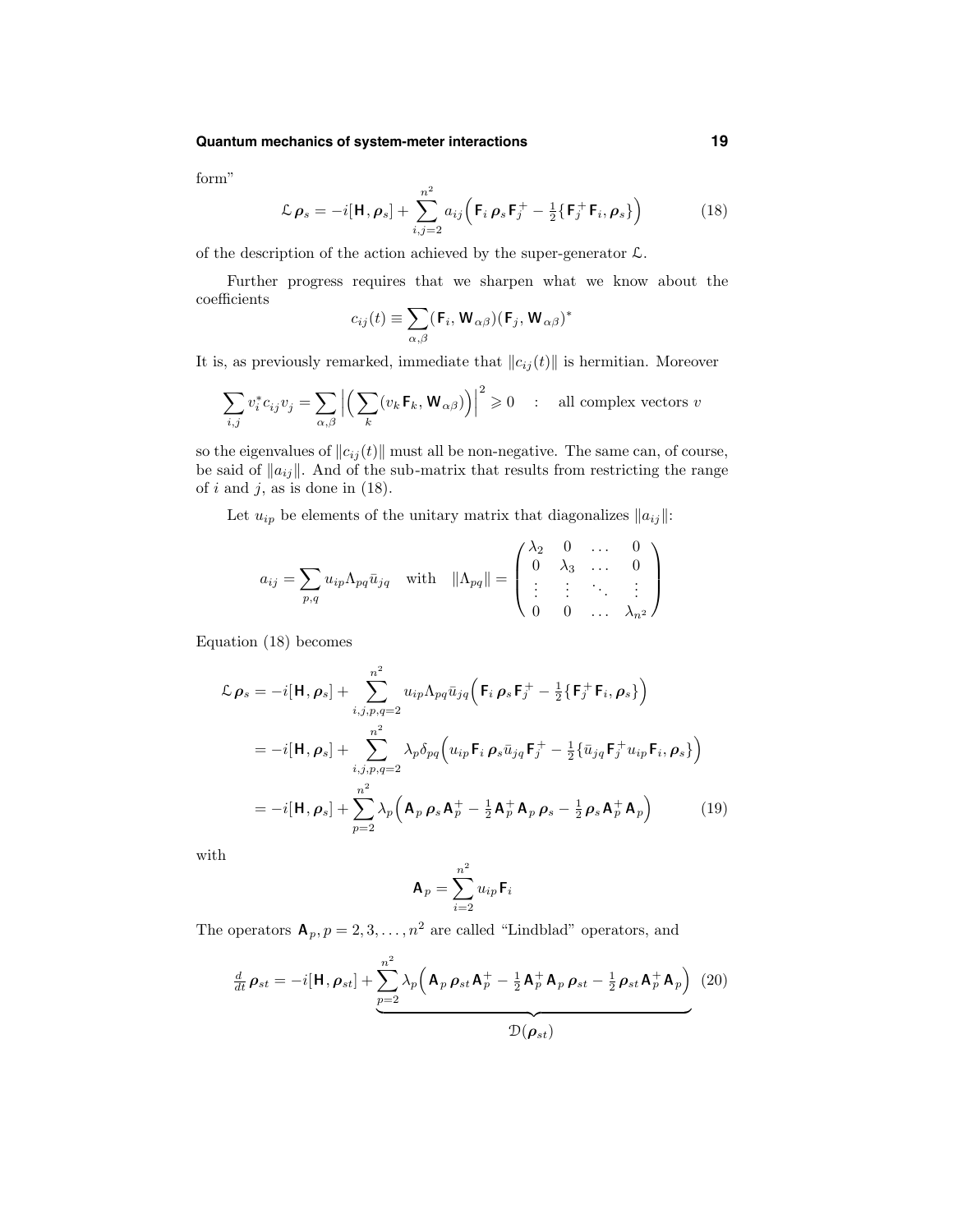### **20 Quantum measurement theory**

is called the "Lindblad equation."<sup>12</sup> The  $H$  term generates a unitary motion which is distinct from that which in the absence of system-environmental interaction would have been generatd by  $H_s$ ; the interaction term  $H_i$  was seen above to enter into the construction of  $H = i \frac{1}{2} (F - F^+)$ . It is the "dissipator"  $\mathcal{D}(\boldsymbol{\rho}_{st})$  that accounts for the non-unitarity of  $\boldsymbol{\rho}_{s0} \longmapsto \boldsymbol{\rho}_{st}$ .

Much freedom attended our selection of an orthonormal basis

$$
\left\{\mathsf{I},\mathsf{F}_2,\mathsf{F}_3,\ldots \mathsf{F}_{n^2}\right\}
$$

in the "Liouville space" of linear operators on  $\mathcal{H}_s$ , so the expression on the right side of (20) is highly non-unique. If, for example, we write

$$
\sqrt{\lambda_p}\mathbf{A}_p=\sum_q u_{pq}\sqrt{\mu_q}\mathbf{B}_q
$$

we obtain

$$
\mathcal{D}(\rho_{st}) = \sum_{p=2}^{n^2} \lambda_p \left( \mathbf{A}_p \, \rho_{st} \mathbf{A}_p^+ - \frac{1}{2} \mathbf{A}_p^+ \mathbf{A}_p \, \rho_{st} - \frac{1}{2} \rho_{st} \mathbf{A}_p^+ \mathbf{A}_p \right)
$$
\n
$$
= \sum_{p,q,r=2}^{n^2} \left( u_{pq} \sqrt{\mu_q} \mathbf{B}_q \rho_{st} \bar{u}_{pr} \sqrt{\mu_r} \mathbf{B}_r^+ - \frac{1}{2} \bar{u}_{pr} \sqrt{\mu_r} \mathbf{B}_r^+ u_{pq} \sqrt{\mu_q} \mathbf{B}_q \, \rho_{st} - \frac{1}{2} \rho_{st} \, \bar{u}_{pr} \sqrt{\mu_r} \mathbf{B}_r^+ u_{pq} \sqrt{\mu_q} \mathbf{B}_q \right)
$$
\n(21)

which, if we impose the unitarity assumption  $\sum_{p} u_{pq} \bar{u}_{pr} = \delta_{qr}$ , becomes

$$
\mathcal{D}(\boldsymbol{\rho}_{st}) = \sum_{q=2}^{n^2} \mu_q \left( \mathbf{B}_q \, \boldsymbol{\rho}_{st} \, \mathbf{B}_q^+ - \frac{1}{2} \, \mathbf{B}_q^+ \, \mathbf{B}_q \, \boldsymbol{\rho}_{st} - \frac{1}{2} \, \boldsymbol{\rho}_{st} \, \mathbf{B}_q^+ \, \mathbf{B}_q \right)
$$

which is structurally identical to (21). Or consider

$$
\mathbf{A}_p \longmapsto \mathbf{A}_p + a_p \mathbf{I}
$$

which (working again from  $(21)$ ) sends

$$
\mathcal{D}(\rho_{st}) \longmapsto \mathcal{D}(\rho_{st}) + \sum_{p=2}^{n^2} \lambda_p \Big\{ \left( a_p \rho_{st} \mathbf{A}_p^+ - \frac{1}{2} \mathbf{A}_p^+ a_p \rho_{st} - \frac{1}{2} \rho_{st} \mathbf{A}_p^+ a_p \right) \right. \\
\left. + \left( \mathbf{A}_p \rho_{st} \bar{a}_p - \frac{1}{2} \bar{a}_p \mathbf{A}_p \rho_{st} - \frac{1}{2} \rho_{st} \bar{a}_p \mathbf{A}_p \right) \Big\} + \mathbf{0}
$$
\n
$$
\downarrow
$$
\n
$$
\mathcal{D}(\rho_{st}) + \frac{1}{2} \sum_{p=2}^{n^2} \lambda_p \Big\{ a_p \left[ \rho_{st}, \mathbf{A}_p^+ \right] - \bar{a}_p[\rho_{st}, \mathbf{A}_p] \Big\}
$$
\n
$$
\downarrow
$$
\n
$$
\mathcal{D}(\rho_{st}) + \left[ \rho_{st}, \frac{1}{2} \sum_{p=2}^{n^2} \lambda_p \left( a_p \mathbf{A}_p^+ - \bar{a}_p \mathbf{A}_p \right) \right]
$$

<sup>12</sup> Breuer & Petruccione cite G. Lindblad, "On the generator of quantum mechanical semigroups," Commun. Math. Physics 48, 119–130 (1976).